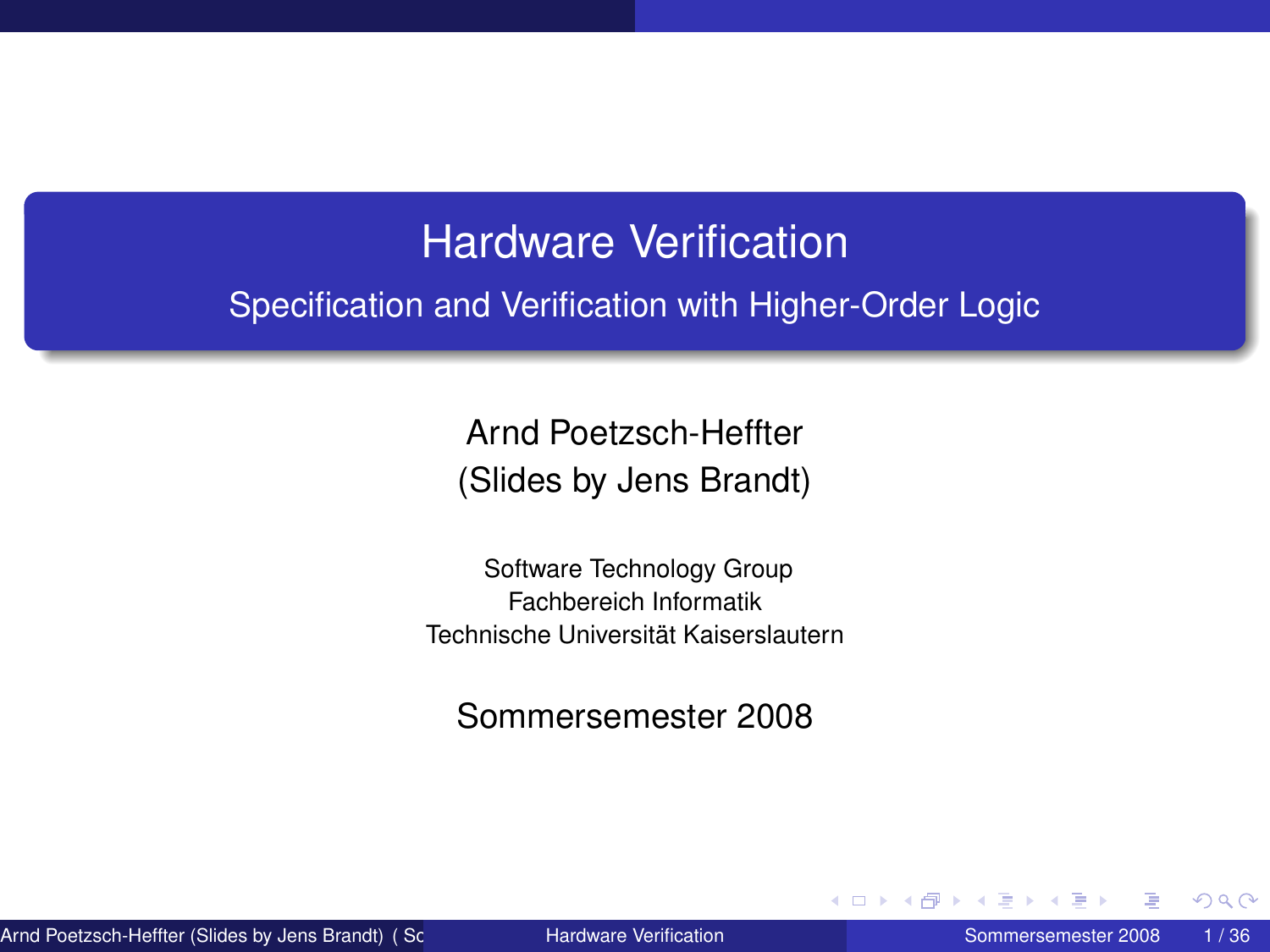# **Outline**

# **[Introduction](#page-1-0)**

### **[Hardware Verification in HOL](#page-4-0)**

- **[General Approach](#page-5-0)**
- **[Composition](#page-10-0)**
- [Verification](#page-16-0)  $\bullet$
- [Full Adder Example](#page-24-0)

### **[Summary](#page-33-0)**

<span id="page-1-0"></span> $2Q$ 

イロト (例) イヨト (目)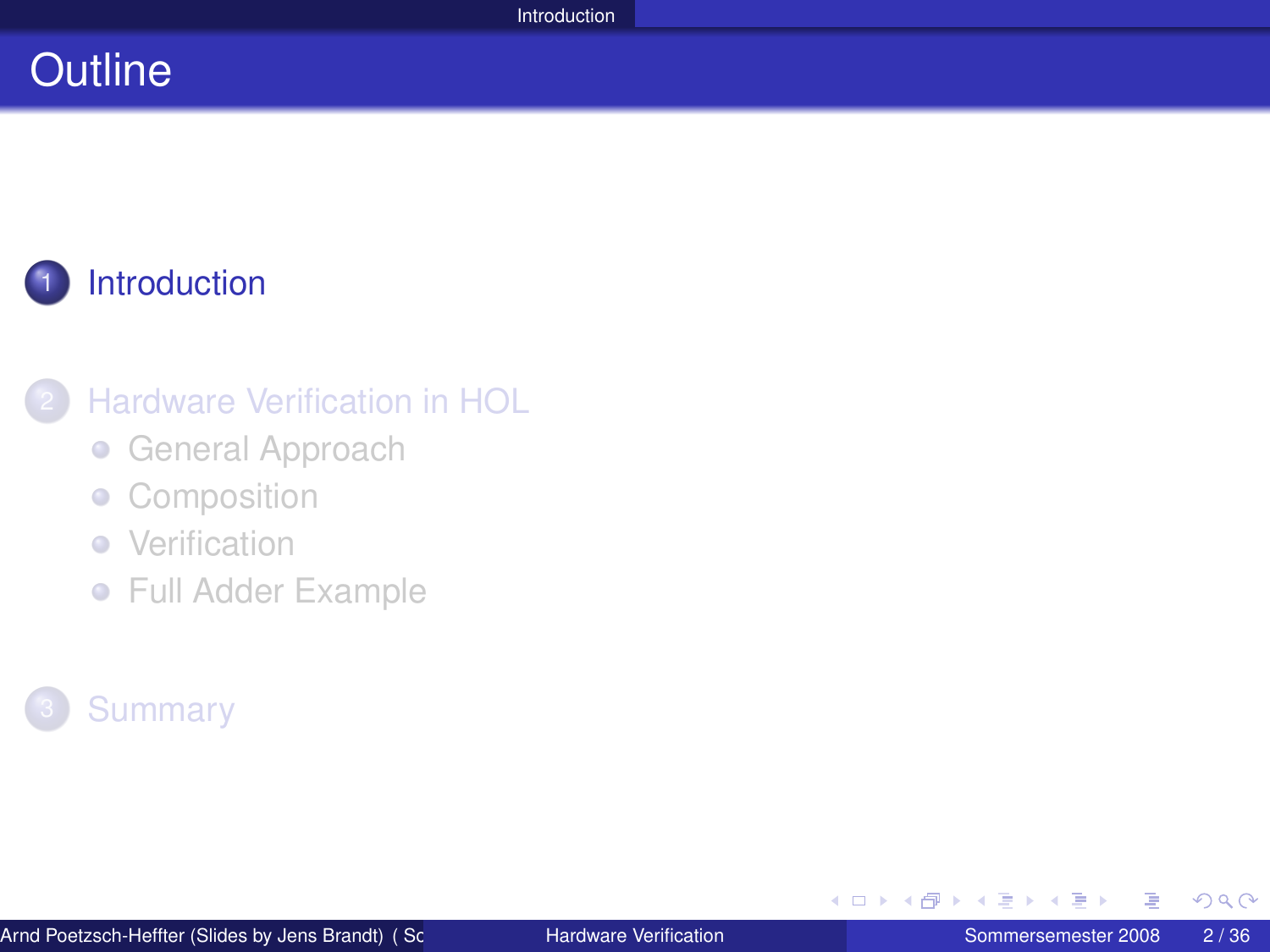# Why Formal Hardware Verification?



#### Informal Specification

The input line **datain** accepts a stream of bits, and the output line **dataout** emits the same stream delayed by four cycles. The bus **out** is four bits wide. If the input **sample** is false then the 4-bit word at **out** is the last four bits input at **datain**. Otherwise, the output word is all zeros.

イロト イ母 トイヨ トイヨ ト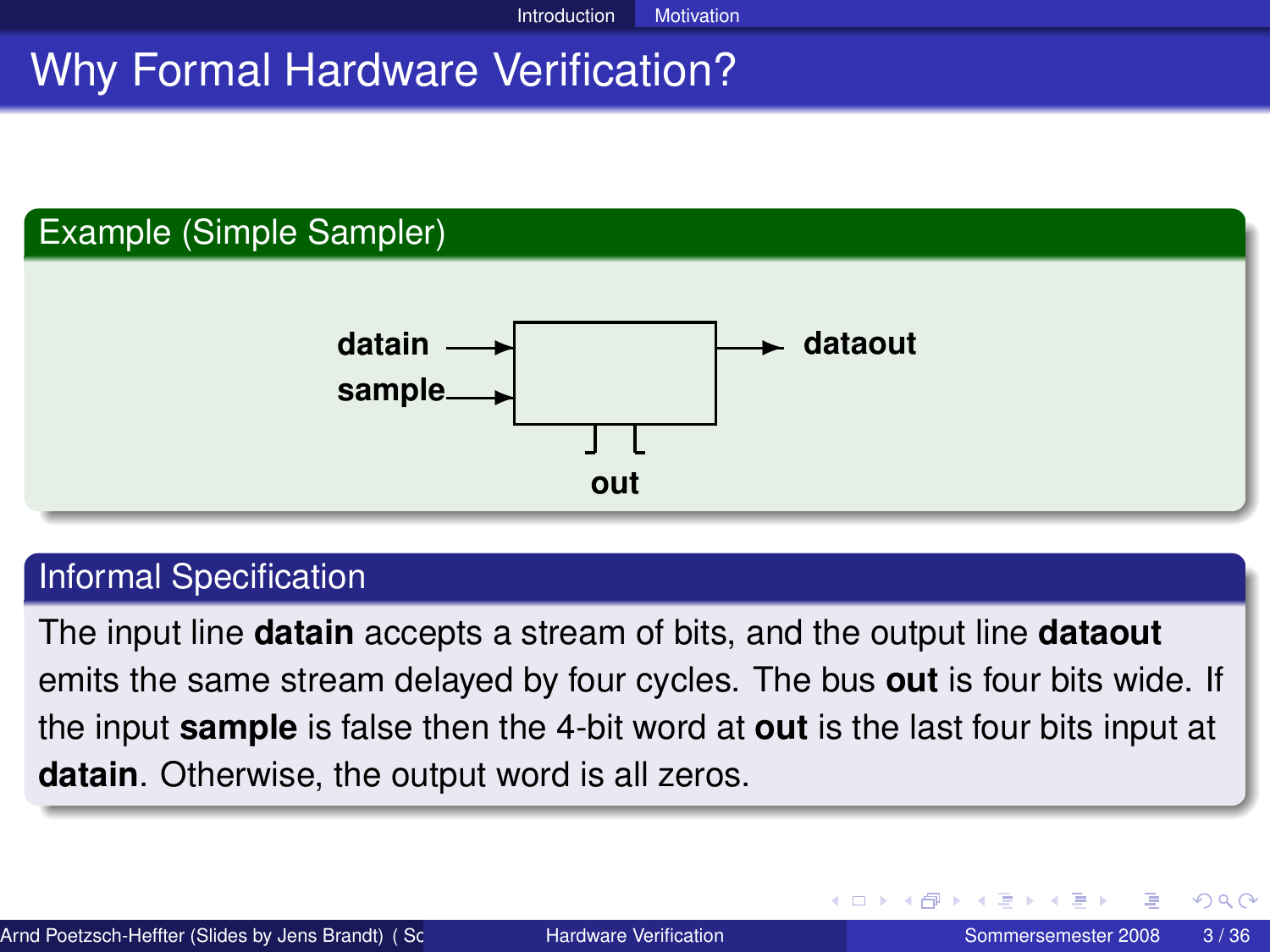# Inadequacies of Informal Specification

#### Problems

- The informal specification is vague:
	- Does 'the last four bits input' include the current bit?
- The informal specification is incomplete:
	- What is the value at **dataout** during the first three cycles?
- The informal specification is unusable:
	- Natural language can't easily be simulated or compiled!

<span id="page-3-0"></span>つへへ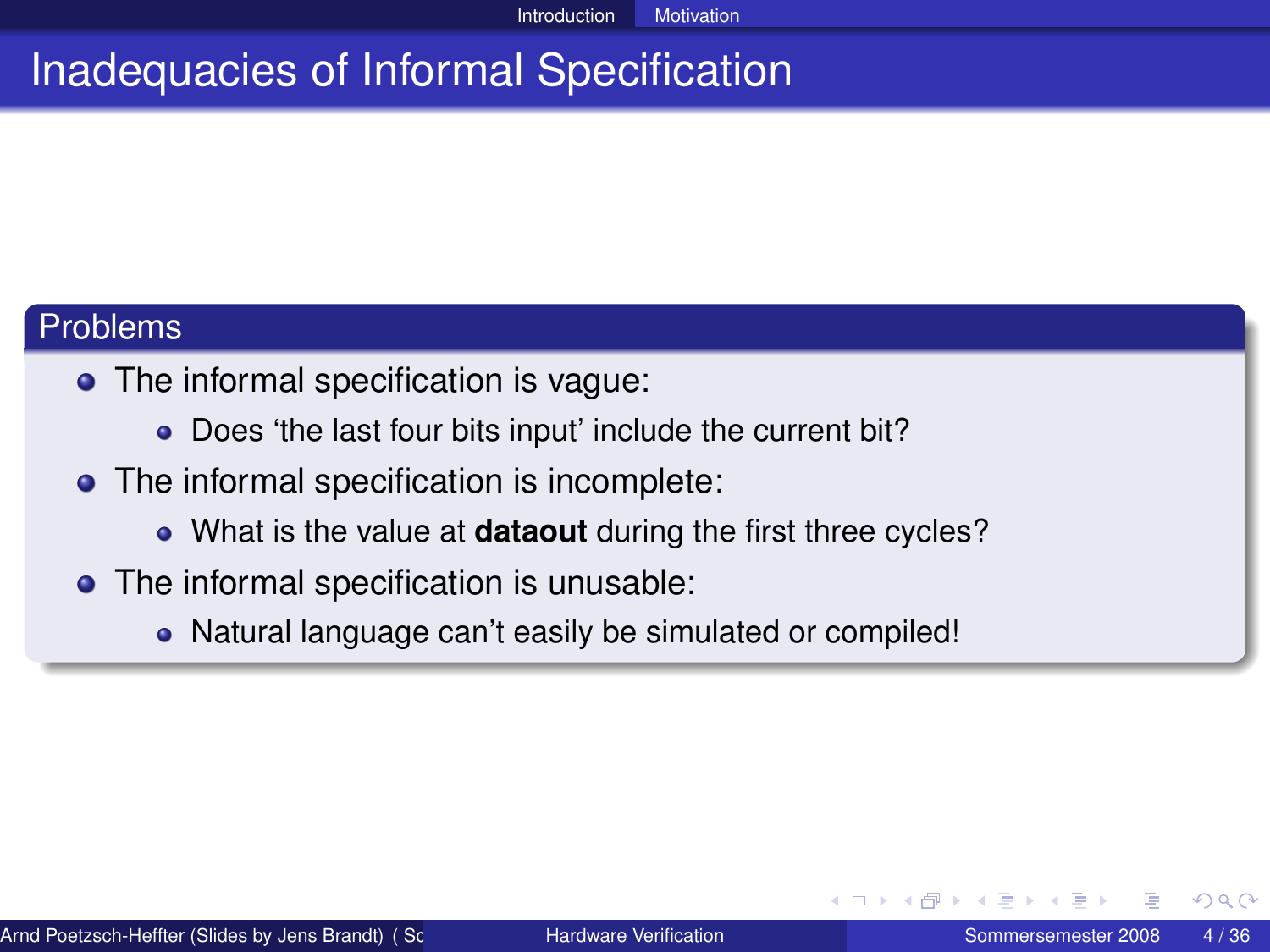# **Outline**





### 2 [Hardware Verification in HOL](#page-4-0)

- [General Approach](#page-5-0)
- **•** [Composition](#page-10-0)
- **•** [Verification](#page-16-0)
- [Full Adder Example](#page-24-0)



<span id="page-4-0"></span>重

4 0 8 4 同  $\mathbf{F} = \mathbf{d}$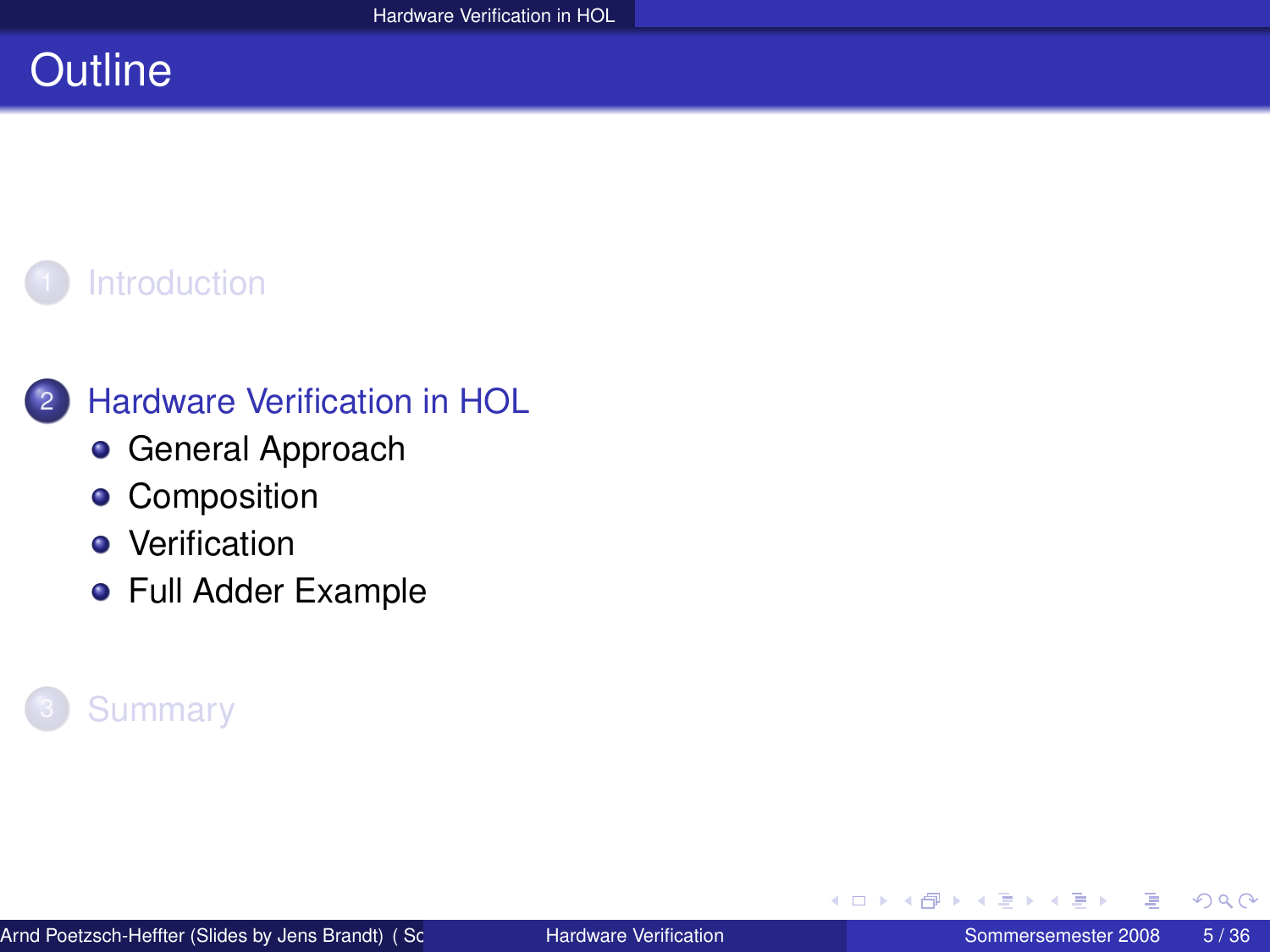# Formal Specification in HOL

General Approach

Consider the following device **Dev**



specified by a boolean term **Dev**(*a*,*b*,*c*,*d*)

$$
Dev(a, b, c, d) = \begin{cases} T & \text{if } a, b, c, \text{ and } d \text{ could occur} \\ & \text{simultaneously on the corresponding external wires of the device Dev} \\ F & \text{otherwise} \end{cases}
$$

E

<span id="page-5-0"></span> $2Q$ 

イロト (個) (注) (注)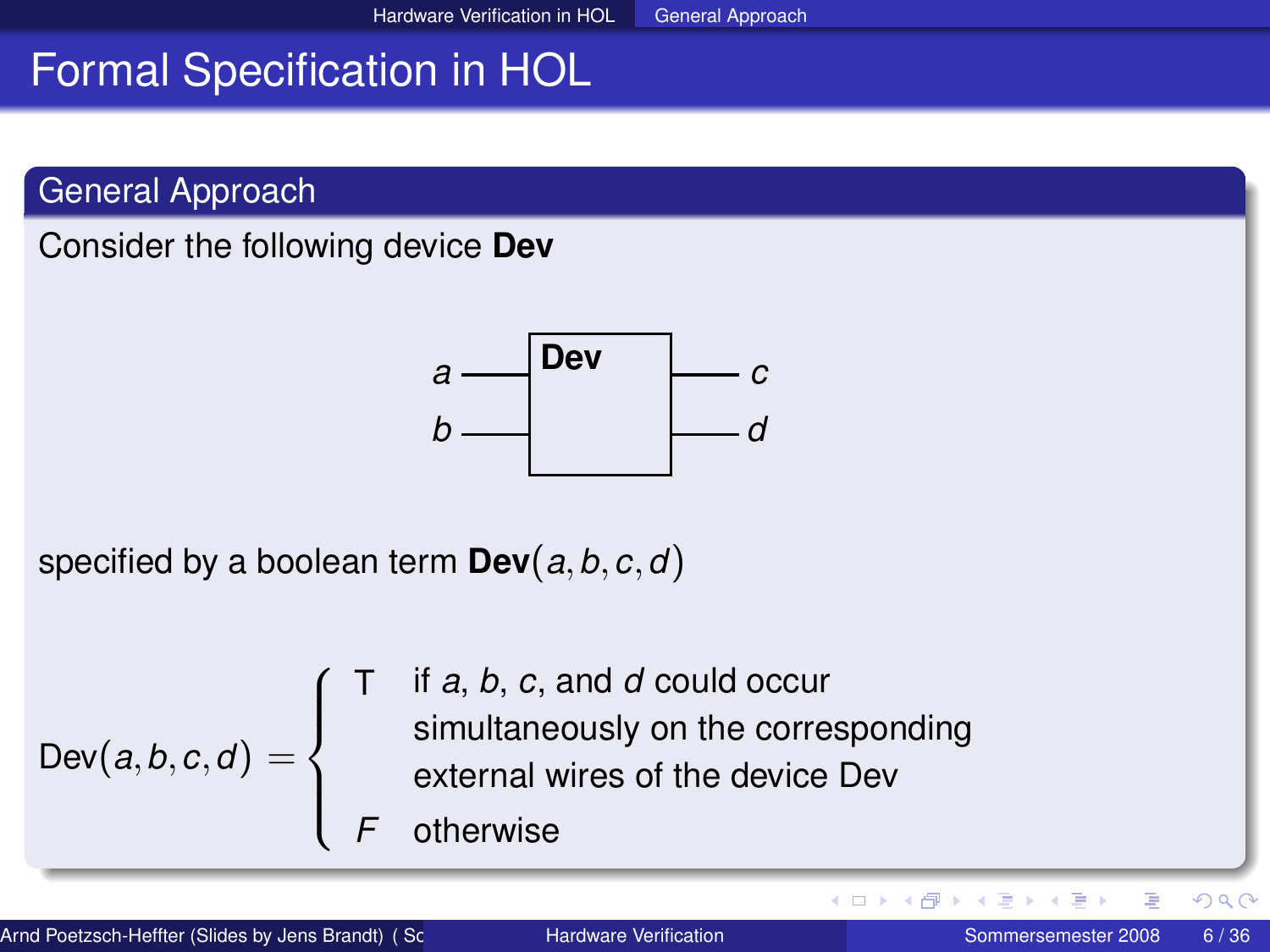# Combinational Specification Examples

### Example (Exclusive-or (XOR) Gate)



$$
\vdash \text{Xor}(i_1, i_2, o) = (o = \neg(i_1 = i_2))
$$

$$
\textbf{Xor}: \textit{bool} \times \textit{bool} \times \textit{bool} \longrightarrow \textit{bool}
$$

Example (Bidirectional Wires)

g  
\n
$$
\underline{\underline{\qquad}} \qquad d
$$
\n
$$
\vdash \text{Ntran}(g, s, d) = (g \Rightarrow (d = s))
$$

**Ntran** : *[b](#page-5-0)o[ol](#page-7-0)*  $\times$  *bool*  $\times$  *bool*  $\rightarrow$  *bool* 

Arnd Poetzsch-Heffter (Slides by Jens Brandt) ( Software Techn[ology Group Fachbereic](#page-0-0)h Informatik Technische Universität Kaiserslautern) Hardware Verification Sommersemester 2008 7 / 36

<span id="page-6-0"></span>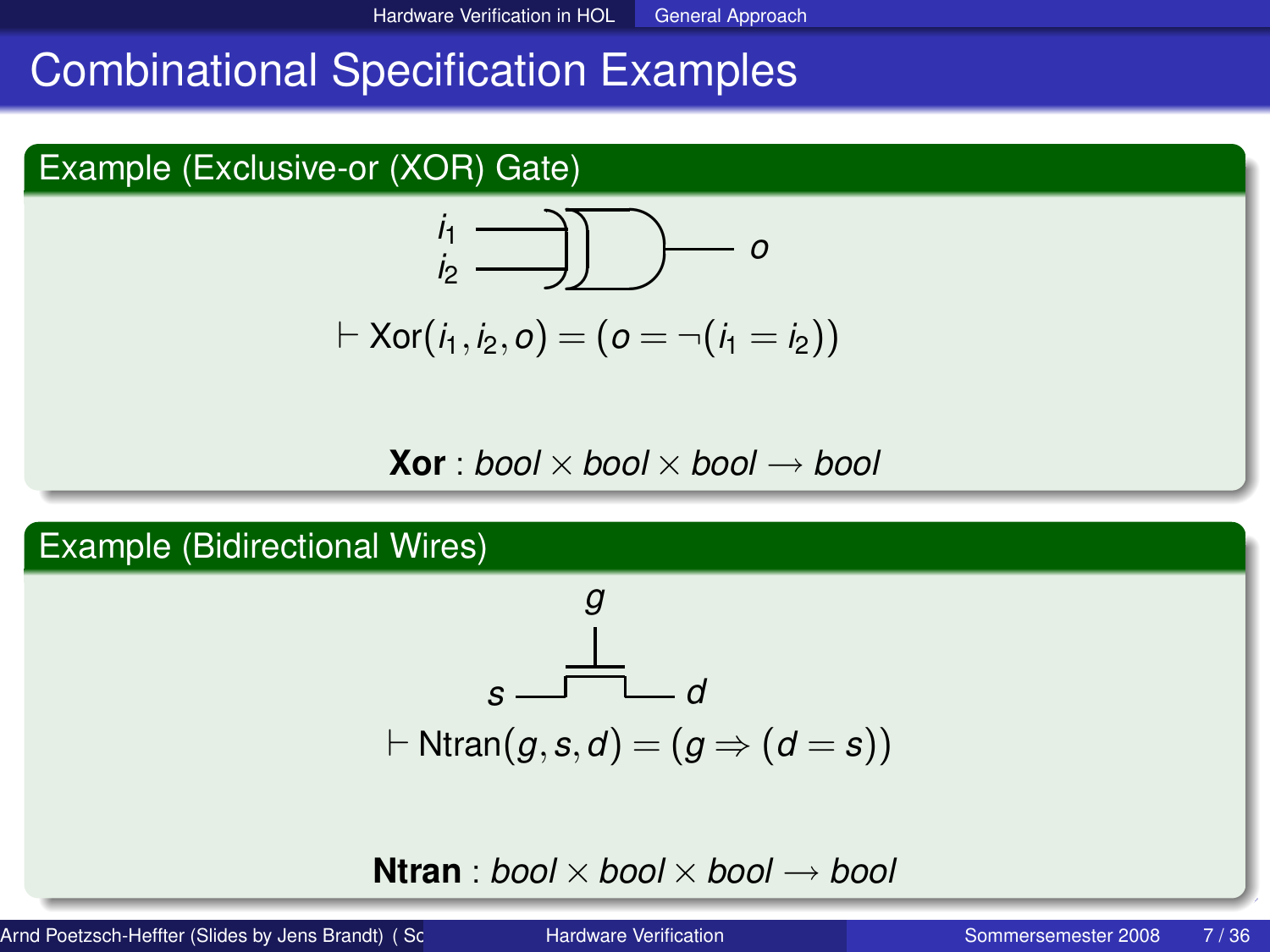# Sequential (Time-Dependent) Devices

### Example (Unit delay)

$$
\vdash \mathsf{Del}(in,out)=\forall t.\ out(t+1)=\mathsf{in}\ t
$$

 $Del: (time \rightarrow bool) \times (time \rightarrow bool) \rightarrow bool$ 

### Example (Rising edge triggered DTYPE register)

<span id="page-7-0"></span>
$$
\begin{array}{c}\n d \longrightarrow^{\text{Dtype}} \\
 \hline\n c \land \longrightarrow^{\text{Dtype}} \\
 \hline\n \end{array}
$$

 $\vdash$  **Dtype(***ck*,*d*,*q*) =  $\forall$ *t*.*q*(*t*+1) = if Rise *ck t* then *d t* else *qt*)  $⊩$  Rise *ck*  $t = \neg c k(t) \land c k(t+1)$ Dtype :  $(\text{time} \rightarrow \text{bool}) \times (\text{time} \rightarrow \text{bool}) \times (\text{time} \rightarrow \text{bool}) \rightarrow \text{bool}$  $(\text{time} \rightarrow \text{bool}) \times (\text{time} \rightarrow \text{bool}) \times (\text{time} \rightarrow \text{bool}) \rightarrow \text{bool}$  $(\text{time} \rightarrow \text{bool}) \times (\text{time} \rightarrow \text{bool}) \times (\text{time} \rightarrow \text{bool}) \rightarrow \text{bool}$  $(\text{time} \rightarrow \text{bool}) \times (\text{time} \rightarrow \text{bool}) \times (\text{time} \rightarrow \text{bool}) \rightarrow \text{bool}$  $(\text{time} \rightarrow \text{bool}) \times (\text{time} \rightarrow \text{bool}) \times (\text{time} \rightarrow \text{bool}) \rightarrow \text{bool}$  $(\text{time} \rightarrow \text{bool}) \times (\text{time} \rightarrow \text{bool}) \times (\text{time} \rightarrow \text{bool}) \rightarrow \text{bool}$  $(\text{time} \rightarrow \text{bool}) \times (\text{time} \rightarrow \text{bool}) \times (\text{time} \rightarrow \text{bool}) \rightarrow \text{bool}$  $(\text{time} \rightarrow \text{bool}) \times (\text{time} \rightarrow \text{bool}) \times (\text{time} \rightarrow \text{bool}) \rightarrow \text{bool}$  $(\text{time} \rightarrow \text{bool}) \times (\text{time} \rightarrow \text{bool}) \times (\text{time} \rightarrow \text{bool}) \rightarrow \text{bool}$  $(\text{time} \rightarrow \text{bool}) \times (\text{time} \rightarrow \text{bool}) \times (\text{time} \rightarrow \text{bool}) \rightarrow \text{bool}$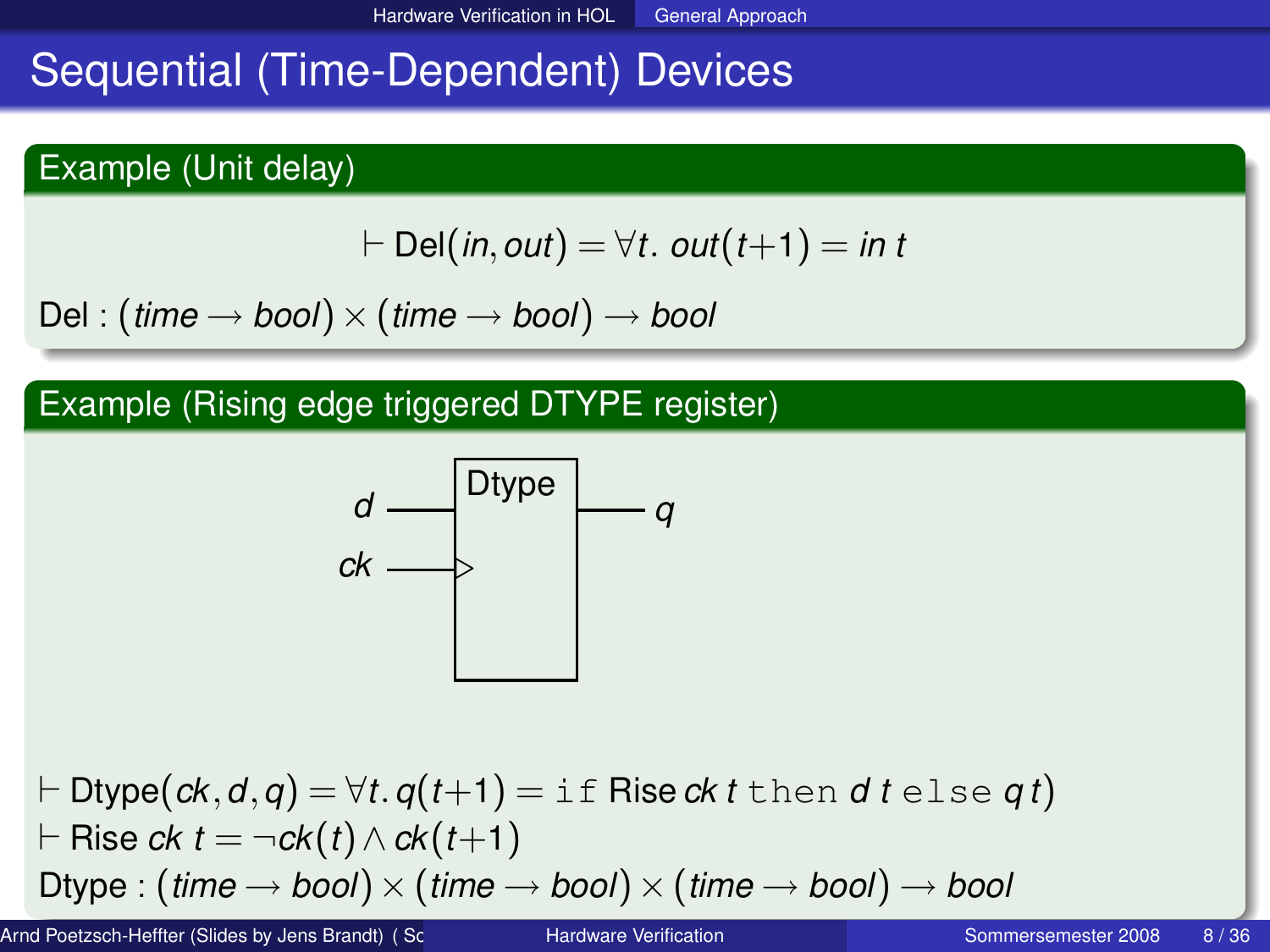# Specification of the Sampler

### Example (Sampler)

- Identify *time* with 'number of clock cycles' so *time*=*nat*
- <span id="page-8-0"></span>• We can specify the sampler formally by ∀*t*::*nat*. (*dataout*(*t*) = *datain*(*t*−4)) ∧  $($ *out* $(t)$  = if *sample* $(t)$ then [F;F;F;F] else [*datain*(*t*−4); *datain*(*t*−3); *datain*(*t*−2); *datain*(*t*−1)])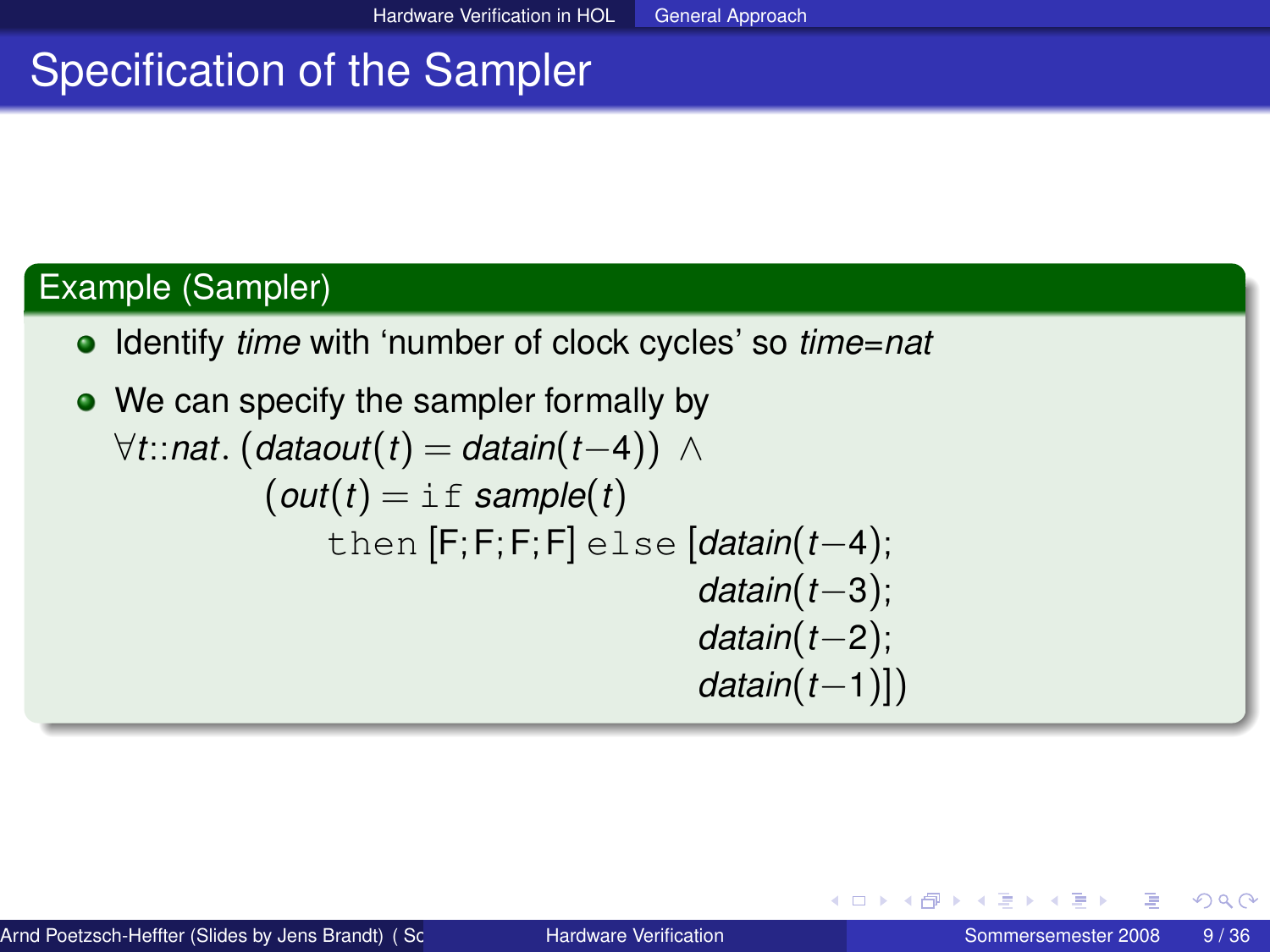# Formal Specification

#### The formal specification is

### o precise

'the last four bits input' does not include the current bit.

### • complete

can infer that *dataout* equals *datain*(0) during the first three cycles  $(\text{assuming } m < n \Rightarrow (m-n=0))$ 

#### usable

the predicate calculus notation can be processed by machine

. . . but you need some knowledge to read it

イロト イ母 トイヨ トイヨ ト

<span id="page-9-0"></span> $QQ$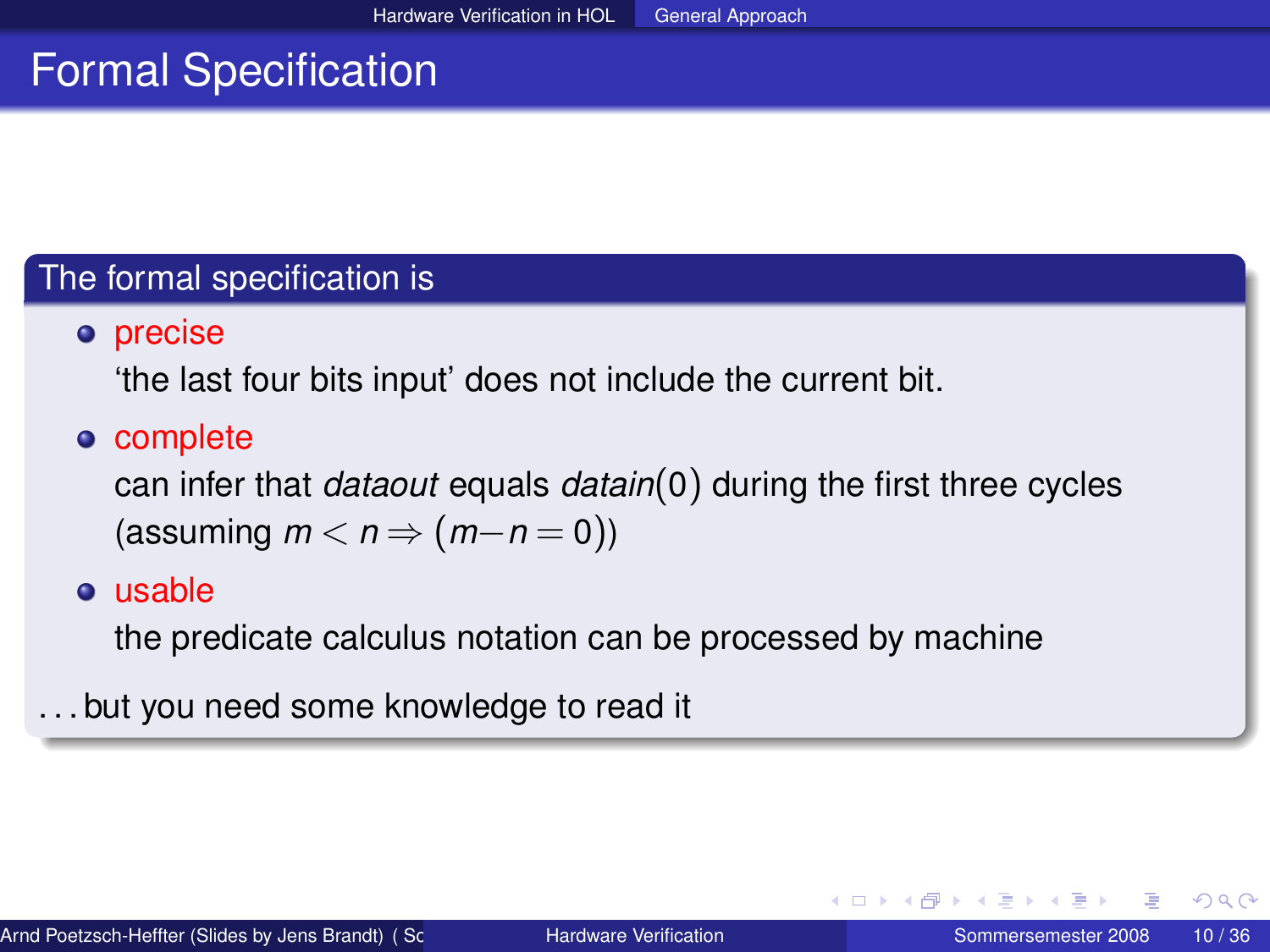# Composing Behaviours

### Consider the following two devices



### Conjunction (∧) models connecting components together

$$
a \xrightarrow{\begin{bmatrix} D_1 & x \\ & \bullet \end{bmatrix}} b
$$
\n
$$
\mathscr{S}_1[a, x] \wedge \mathscr{S}_2[x, b]
$$

<span id="page-10-0"></span> $2Q$ 

イロト (個) (注) (注)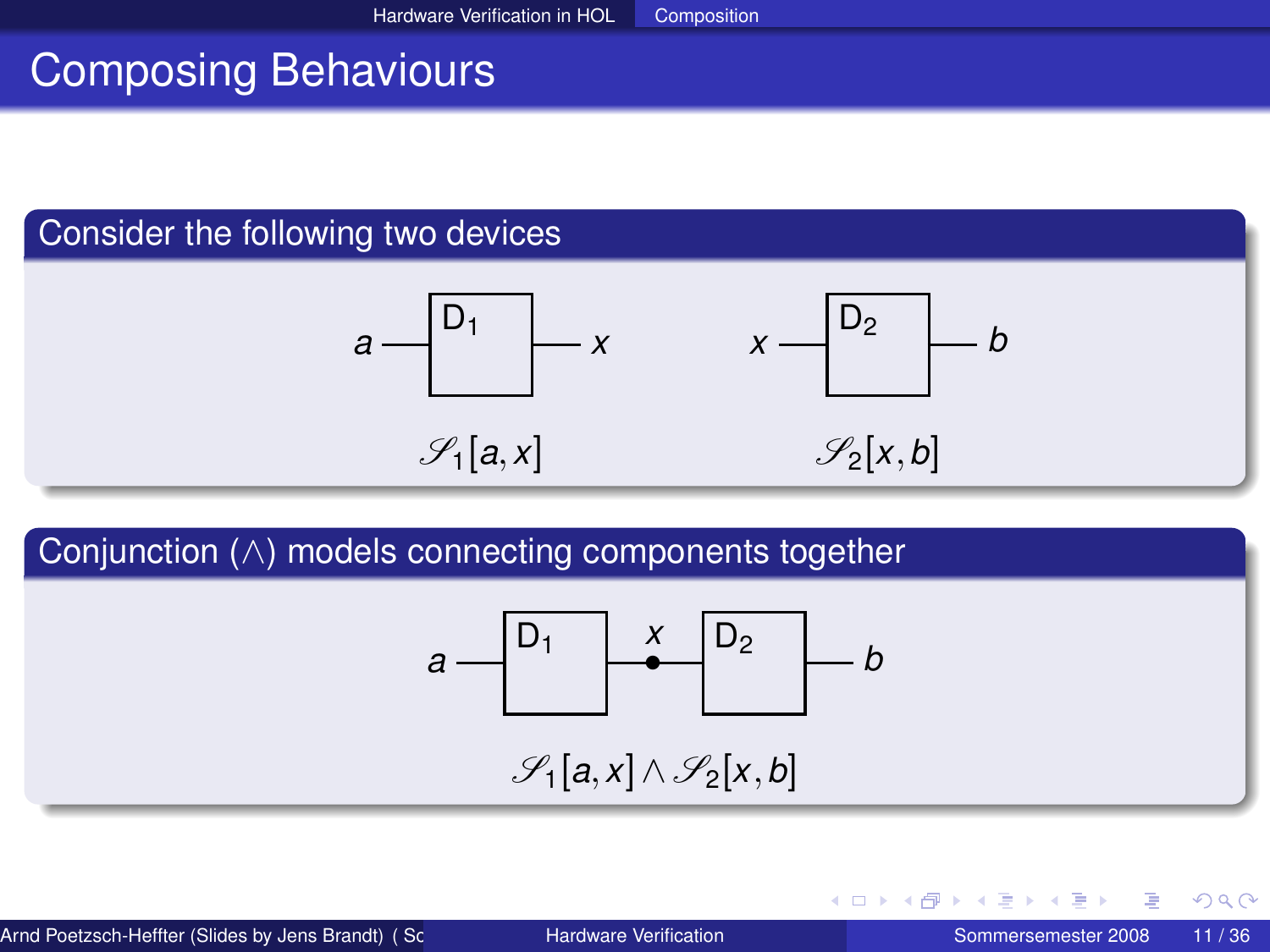# Hiding Internal Structure

### Consider the composite device

$$
a \xrightarrow{\begin{bmatrix} D_1 & x & D_2 \\ & & \end{bmatrix}} b
$$

$$
\mathscr{S}_1[a,x]\wedge\mathscr{S}_2[x,b]
$$

# Existential quantification (∃) 'hides' internal wires  $D_1$  |  $X$  |  $D_2$ *a* + |  $\rightarrow$  |  $\rightarrow$  |  $\rightarrow$  |  $\rightarrow$  *b x* ∃*x*.  $\mathscr{S}_1[a,x]$  ∧  $\mathscr{S}_2[x,b]$

∢ ロ ▶ ∢ 御 ▶ ∢ 重 ▶ ∢ 重 ▶

 $QQ$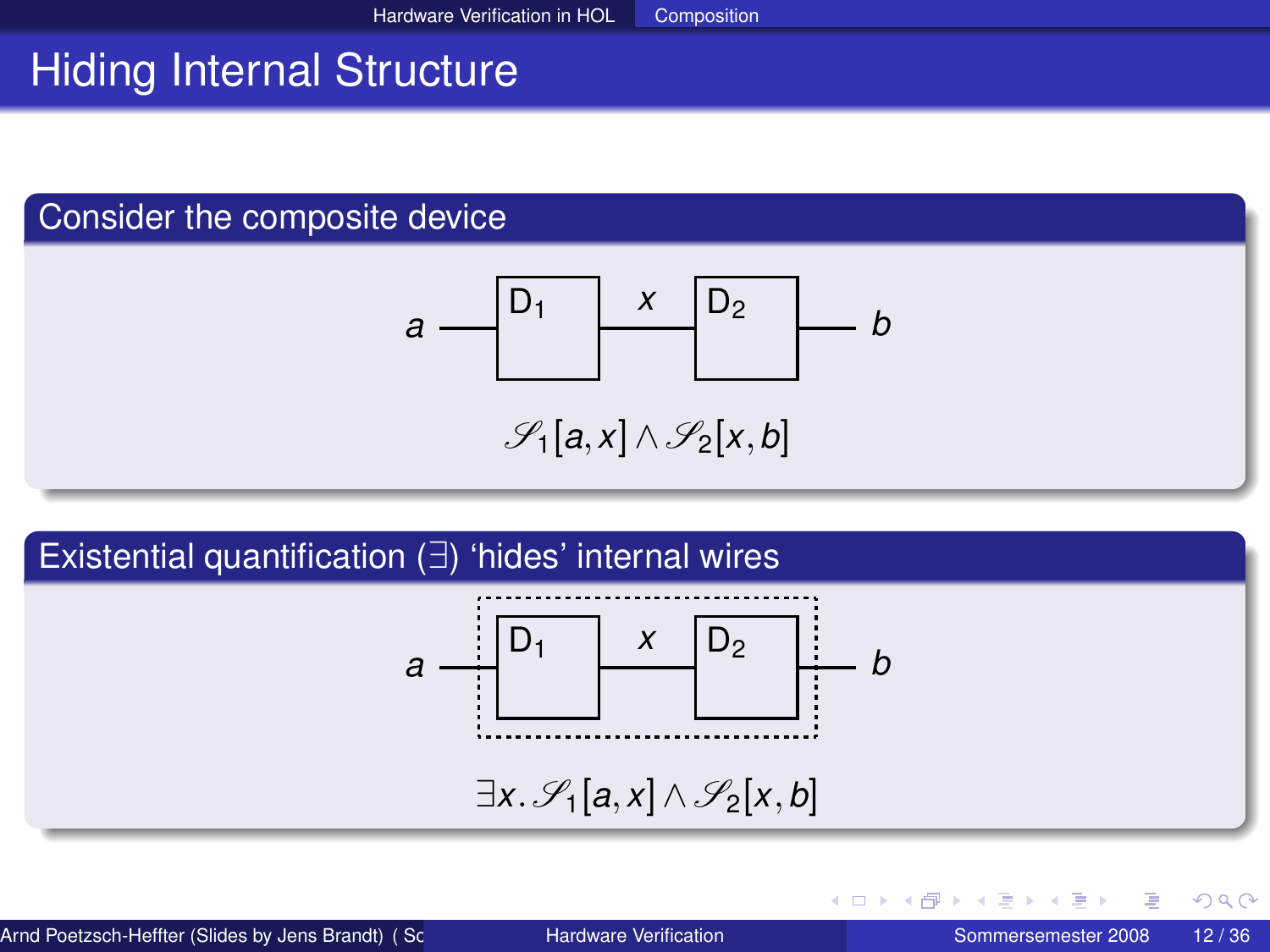# Why does it work?

### Hiding Internal Behaviour

• 
$$
D_1 f_1(a,x) = (x = f_1 a)
$$

• 
$$
D_2 f_2(x,b) = (b = f_2 x)
$$

$$
D (f_1, f_2) (a, b)
$$
  
=  $\exists x . D_1 f_1 (a, x) \land D_2 f_2 (x, b)$   
=  $\exists x . (x = f_1 a) \land (b = f_2 x)$  expanding definitions  
=  $\exists x . (x = f_1 a) \land (b = f_2(f_1 a))$  unwinding  
=  $(\exists x . (x = f_1 a)) \land (b = f_2(f_1 a))$  narrowing scope of  $\exists$   
=  $\top \land (b = f_2(f_1 a))$  property of  $\land$ 

重

 $299$ 

イロト (個) (注) (注)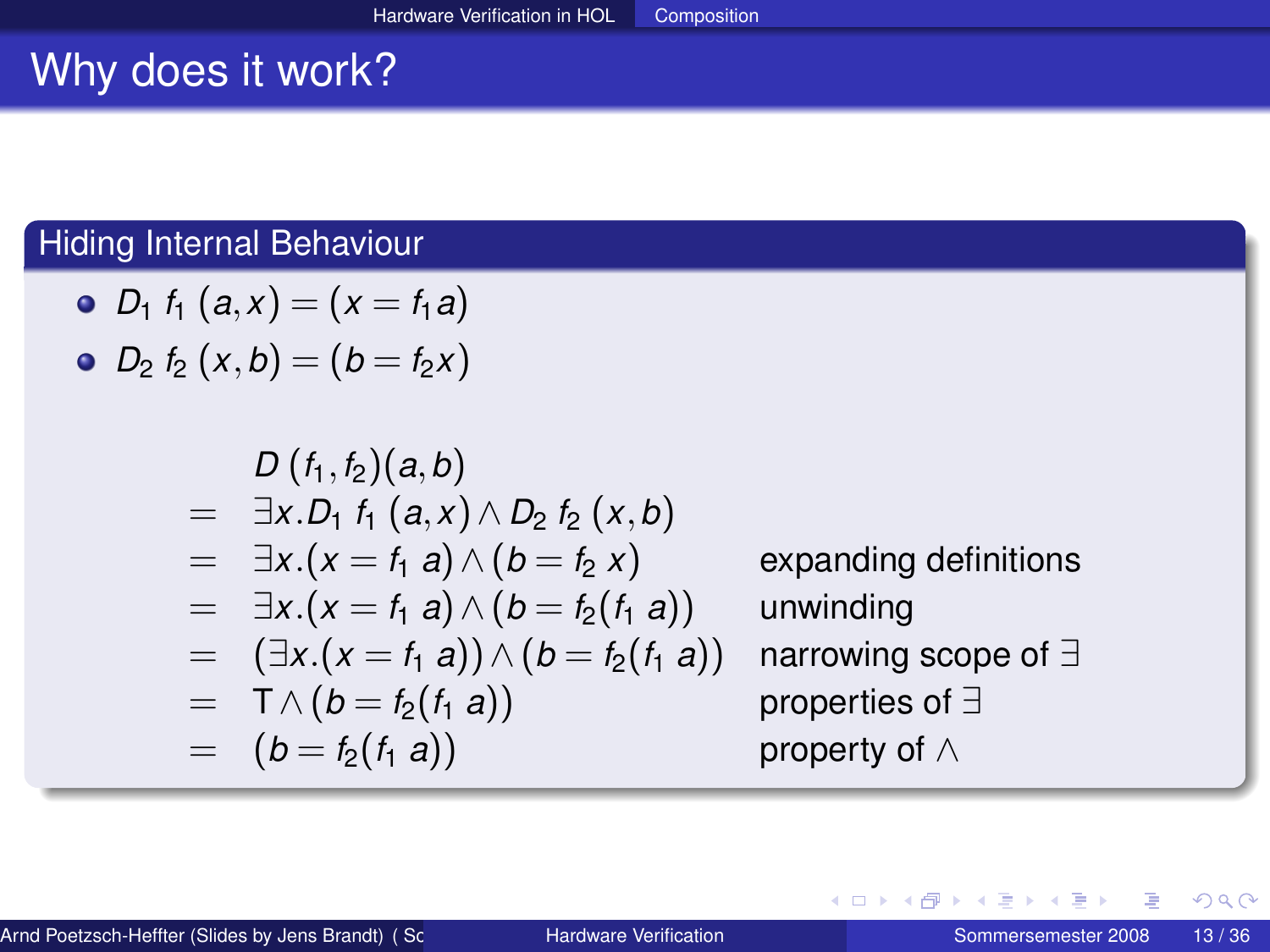# In HOL

### Example (Composition in HOL)

```
consts f1 :: "(bool => bool)"
consts f2 :: "(bool => bool)"
```

```
fun DevIO :: "(bool => bool) => (bool ∗ bool) => bool" where
 "DevIO f(x,y) = (y = f x)"
```

```
constdefs D1 :: "(bool ∗ bool) => bool"
 "D1 == DevIO f1"
```

```
constdefs D2 :: "(bool ∗ bool) => bool"
 "D2 == DevIO f2"
```

```
fun D :: "(bool ∗ bool) => bool" where
 'D (a,b) = (EX x. D1 (a.x) & D2 (x,b))"
```

```
lemma "D (a,b) = (b = f2 (f1 a))"
```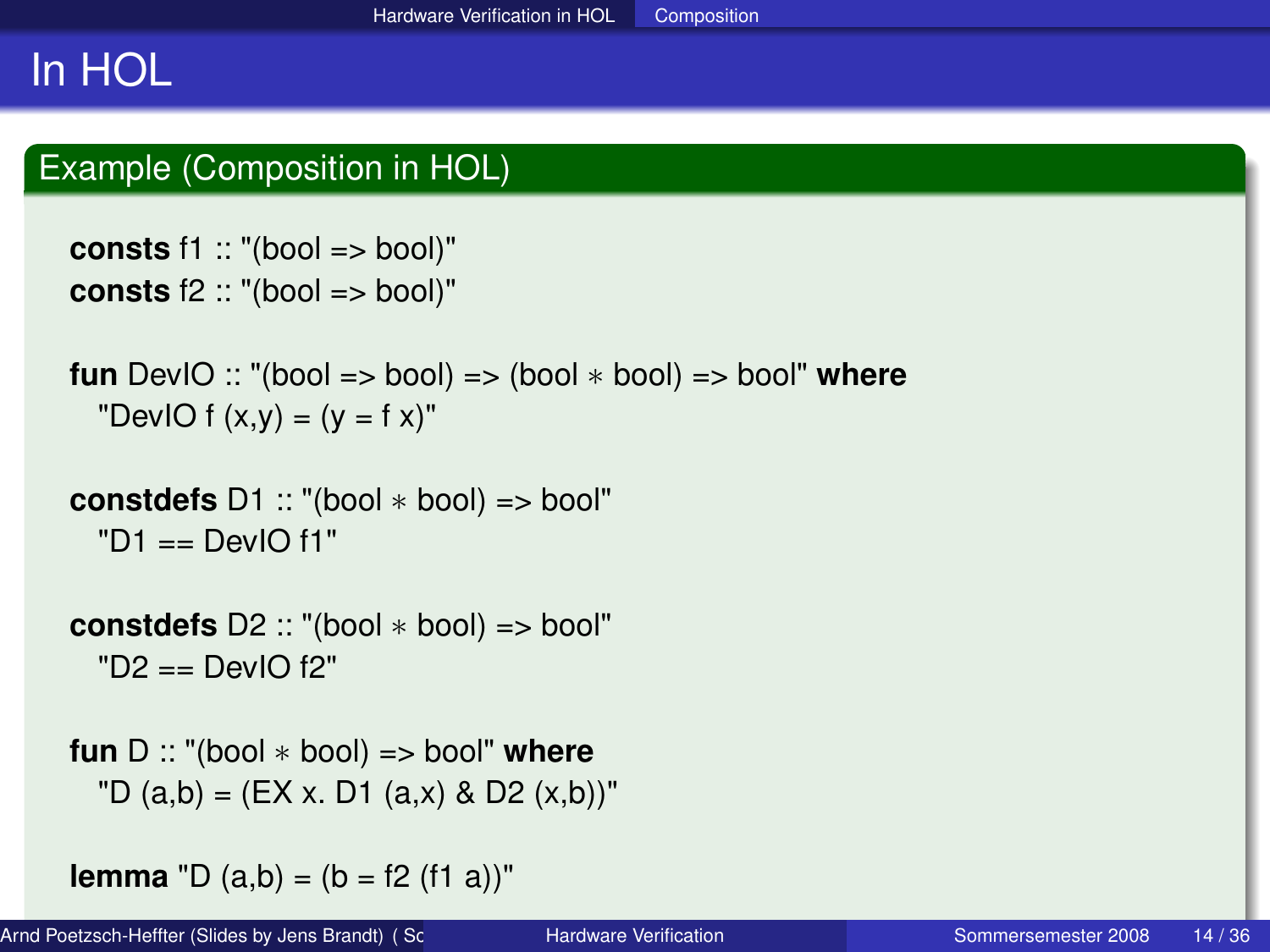#### Another example Theorem Proving Perspective Activities Activities Activities Activities Activities Activities Activities Activities Activities Activities Activities Activities Activities Activities Activities Activities Activities Activit

### Example (Composed System)



扂

<span id="page-14-0"></span> $299$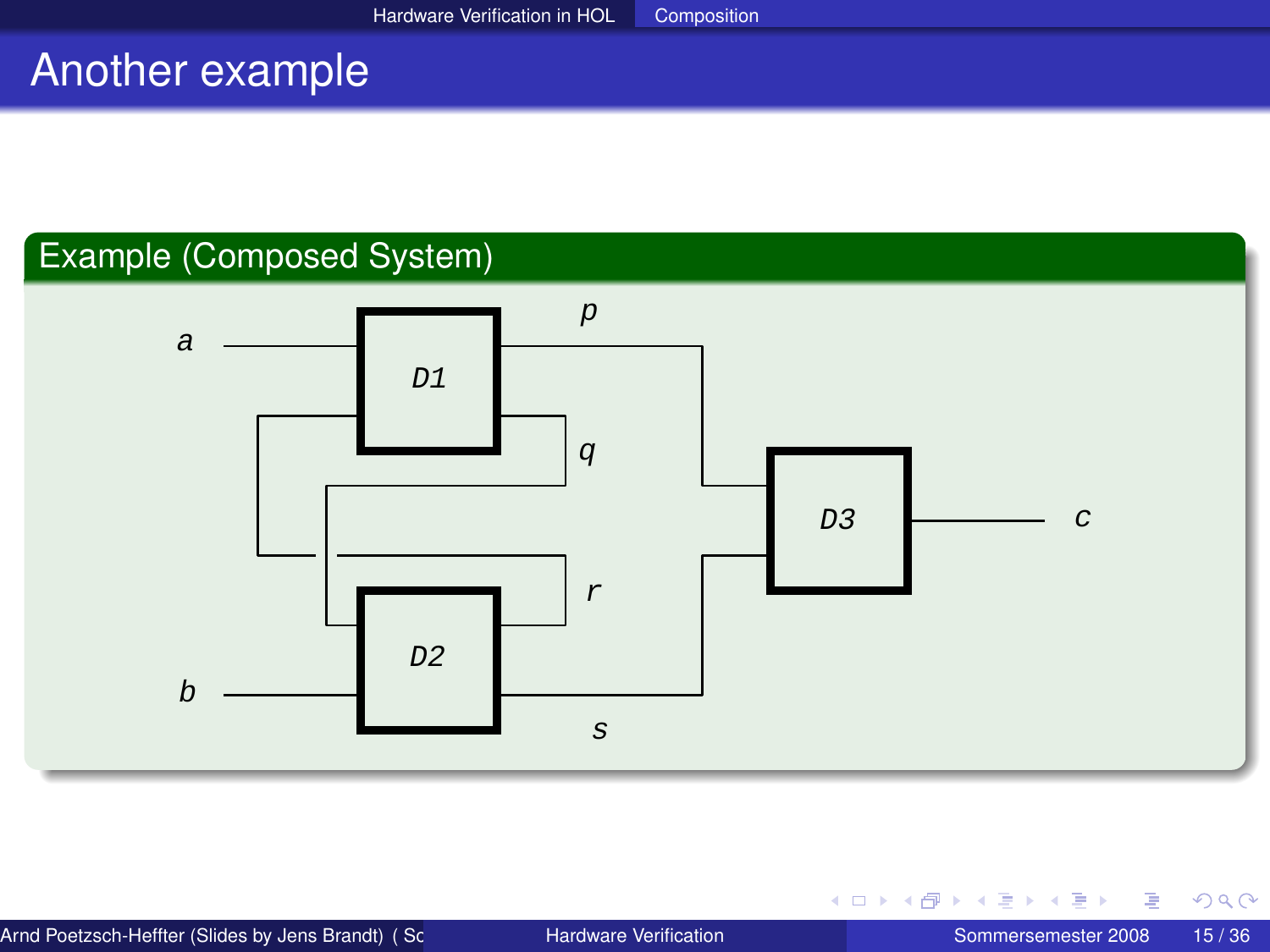### Another example

### Example (Composed System)

<span id="page-15-0"></span>

**consts** f1, f3, f4, f5  $::$  "(bool  $*$  bool) => bool" **consts** f2 :: "bool => bool" **fun** D1 :: "(bool ∗ bool ∗ bool ∗ bool) => bool" **where** "D1 (w,x,y,z) = ( y = f1 (w,x) & z = f2 w )" **fun** D2 :: "(bool ∗ bool ∗ bool ∗ bool) => bool" **where**<br>"D2 (w x y z) = ( y = f3 (w x) & z = f4 (w x))" "D3  $(x,y,z) = ( z = f5 (x,y) )$ " "D2  $(w,x,y,z) = (y = f3(w,x) \& z = f4(w,x))$ " **fun** D3 :: "(bool ∗ bool ∗ bool) => bool" **where fun** D :: "(bool ∗ bool ∗ bool) => bool" **where** "D (a,b,c) = (EX p q r s. D1 (a,r,p,q) & D2 (q,b,r,s) & D3 (p,s,c))" **lemma** "D (a,b,c) = (c = f5 (f1 (a,(f3 ((f2 [a\)](#page-14-0),[b\)\)](#page-16-0)[\)](#page-14-0),(f4 ((f2 a),b))) [\)"](#page-15-0)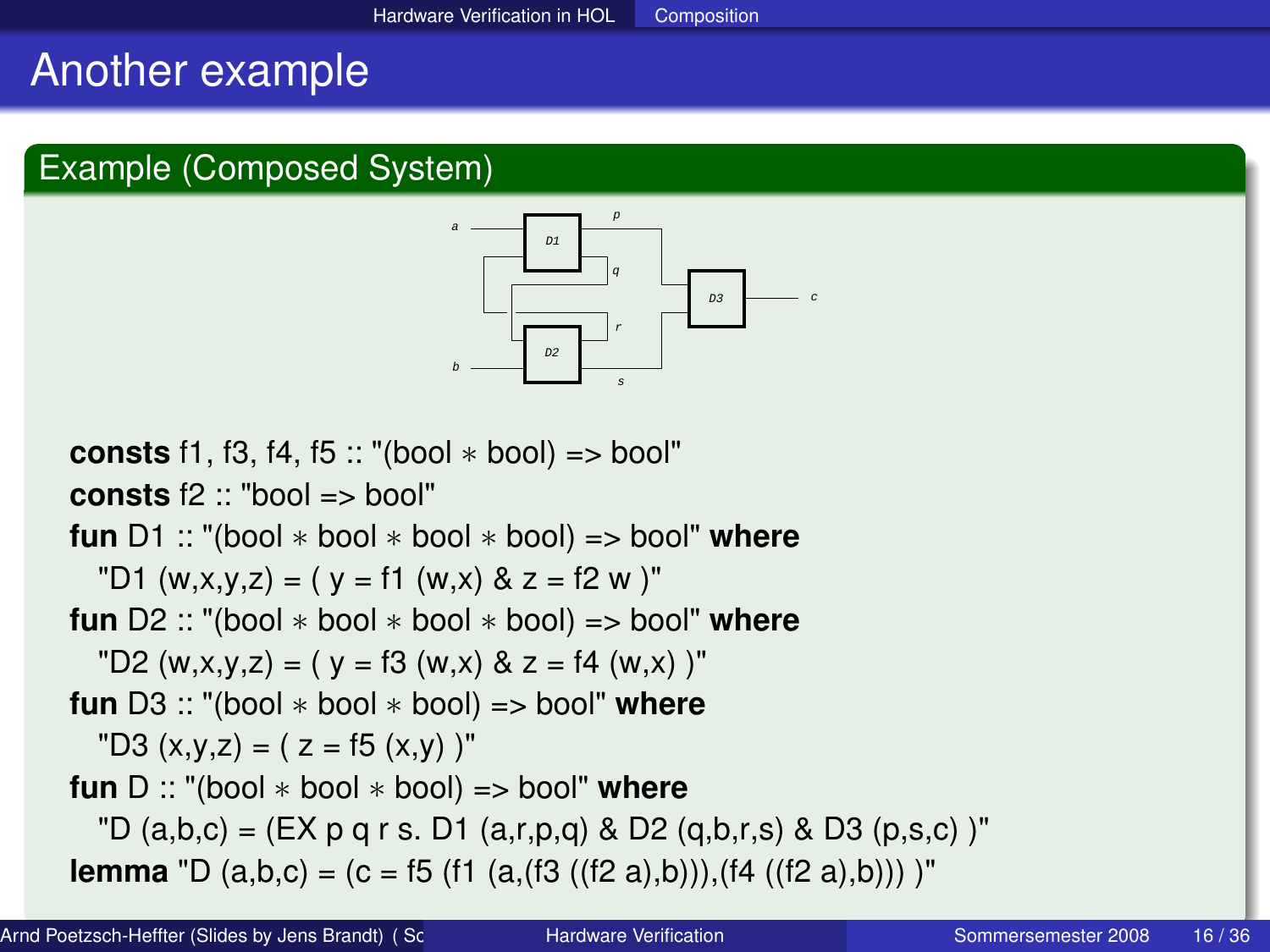# Formulating Correctness

### What means correct?

- The strongest formulation is equivalence  $\forall v_1 ... v_n$ . M[ $v_1,..., v_n$ ] =  $\mathscr{S}[v_1,..., v_n]$
- For *partial* specifications, use implication  $\forall v_1 \dots v_n$ .  $\vdash \mathcal{M}[v_1, \dots, v_n] \Rightarrow \mathcal{S}[v_1, \dots, v_n]$
- In general, the satisfaction relationship in  $\vdash \mathcal{M}[v_1,\ldots,v_n]$  satisfies  $\mathcal{S}[v_1,\ldots,v_n]$ must be one of abstraction.

<span id="page-16-0"></span>イロト イ母 トイヨ トイヨ トーヨ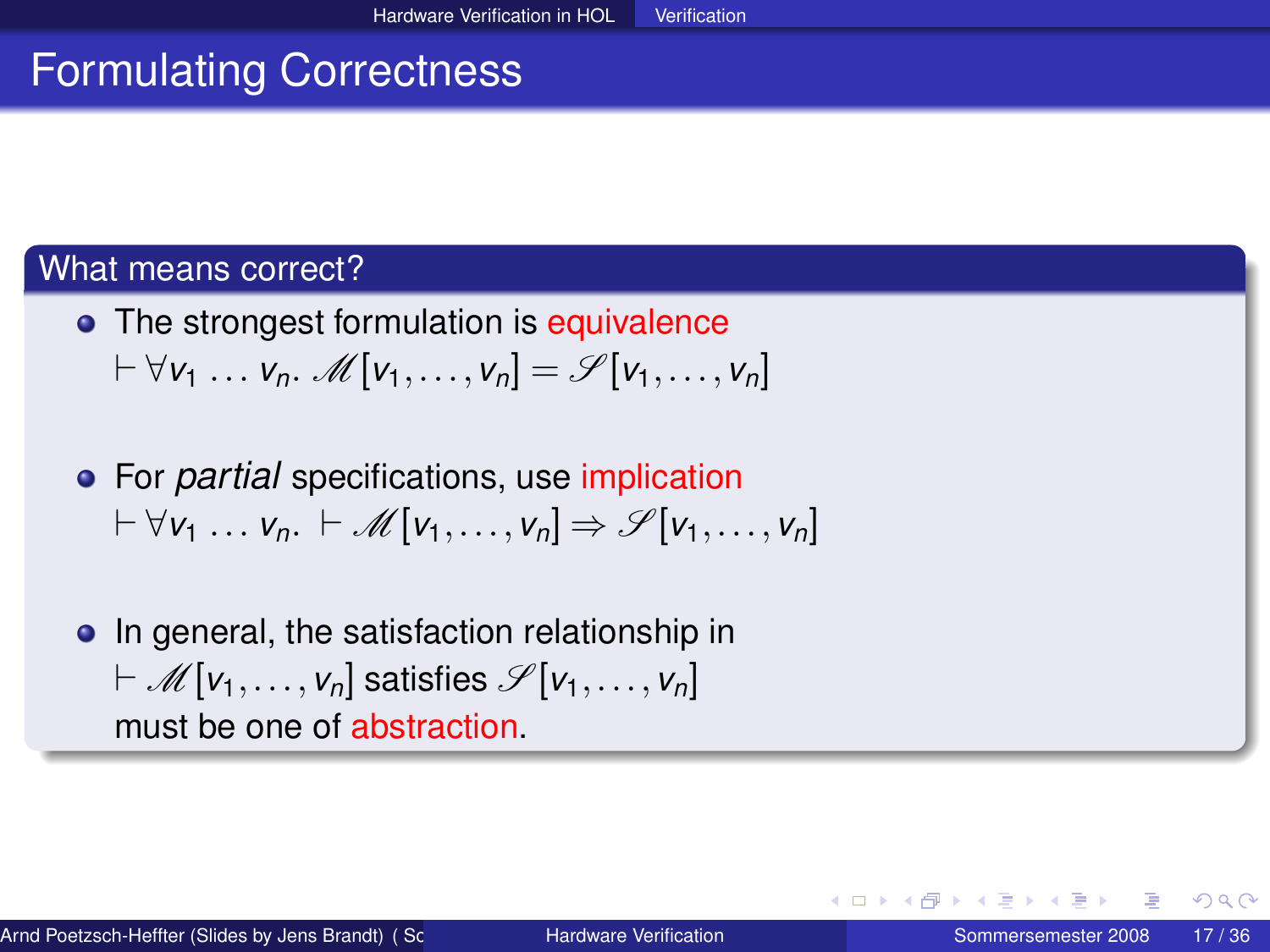# A Simple Correctness Proof

### Example (CMOS Inverter)



Suppose we wish to verify that  $o = \neg i$ .

#### Three Steps

- define a model of the circuit in logic
- **•** formulate the correctness of the circuit
- **•** prove the correctness of the circuit

E

 $2Q$ 

**◆ロト→ 伊ト→ モト→ モ**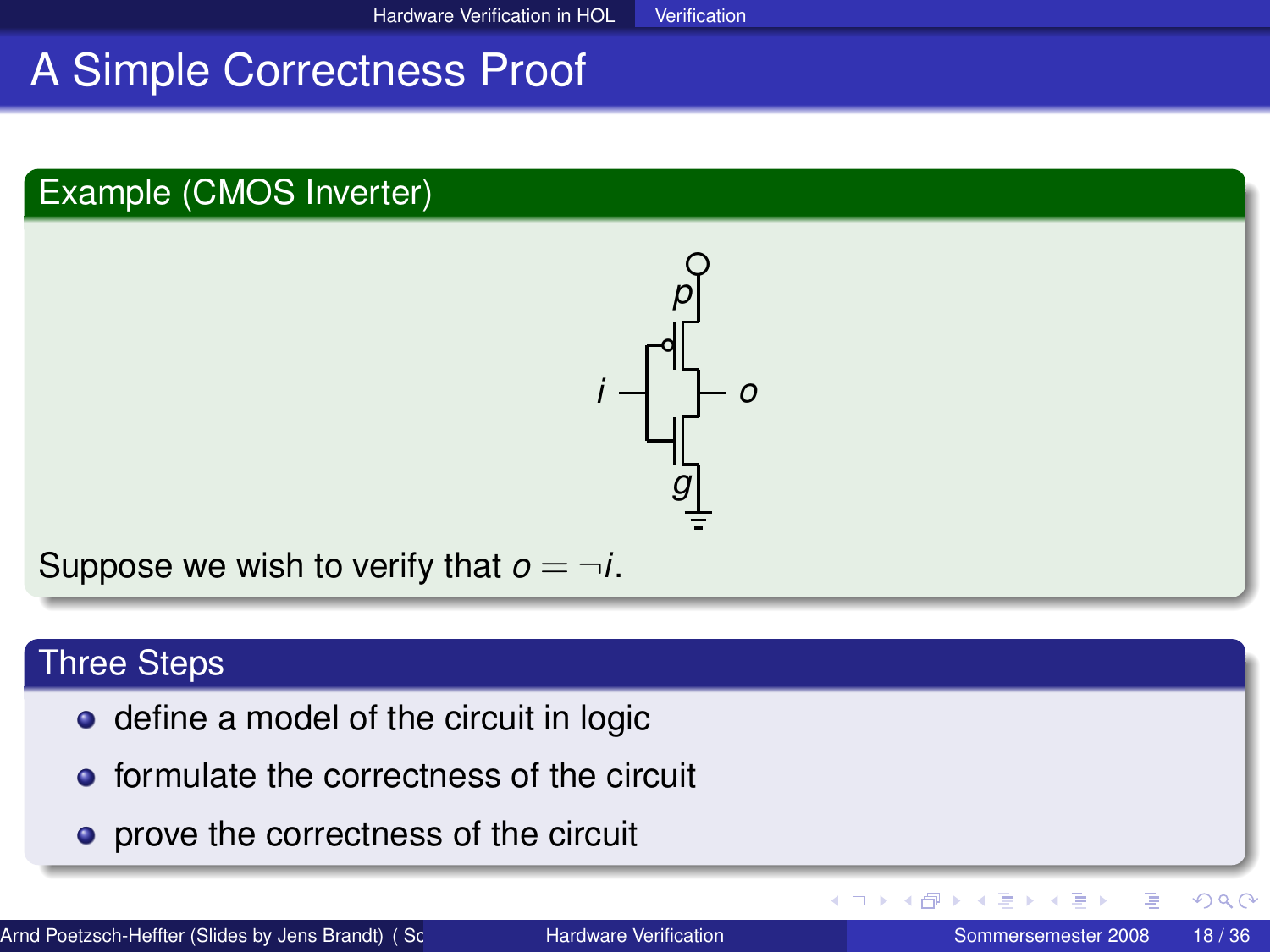# Formal specifications of CMOS Primitives

### Simple switch model

$$
g \qquad \qquad \frac{d}{d} \qquad \qquad \vdash \text{Ptran}(g, s, d) = (\neg g \Rightarrow (d = s))
$$
\n
$$
g \qquad \qquad \frac{d}{d} \qquad \qquad \vdash \text{Ntran}(g, s, d) = (g \Rightarrow (d = s))
$$
\n
$$
g \qquad \qquad \frac{d}{d} \qquad \vdash \text{Gnd } g = (g = F)
$$
\n
$$
\begin{array}{c} \bigcirc \\ \bigcirc \\ p \qquad \qquad \vdash \text{Pwr } p = (p = T) \end{array}
$$

メイモメイモメ

 $\leftarrow$   $\Box$   $\rightarrow$   $\leftarrow$   $\Box$ 

重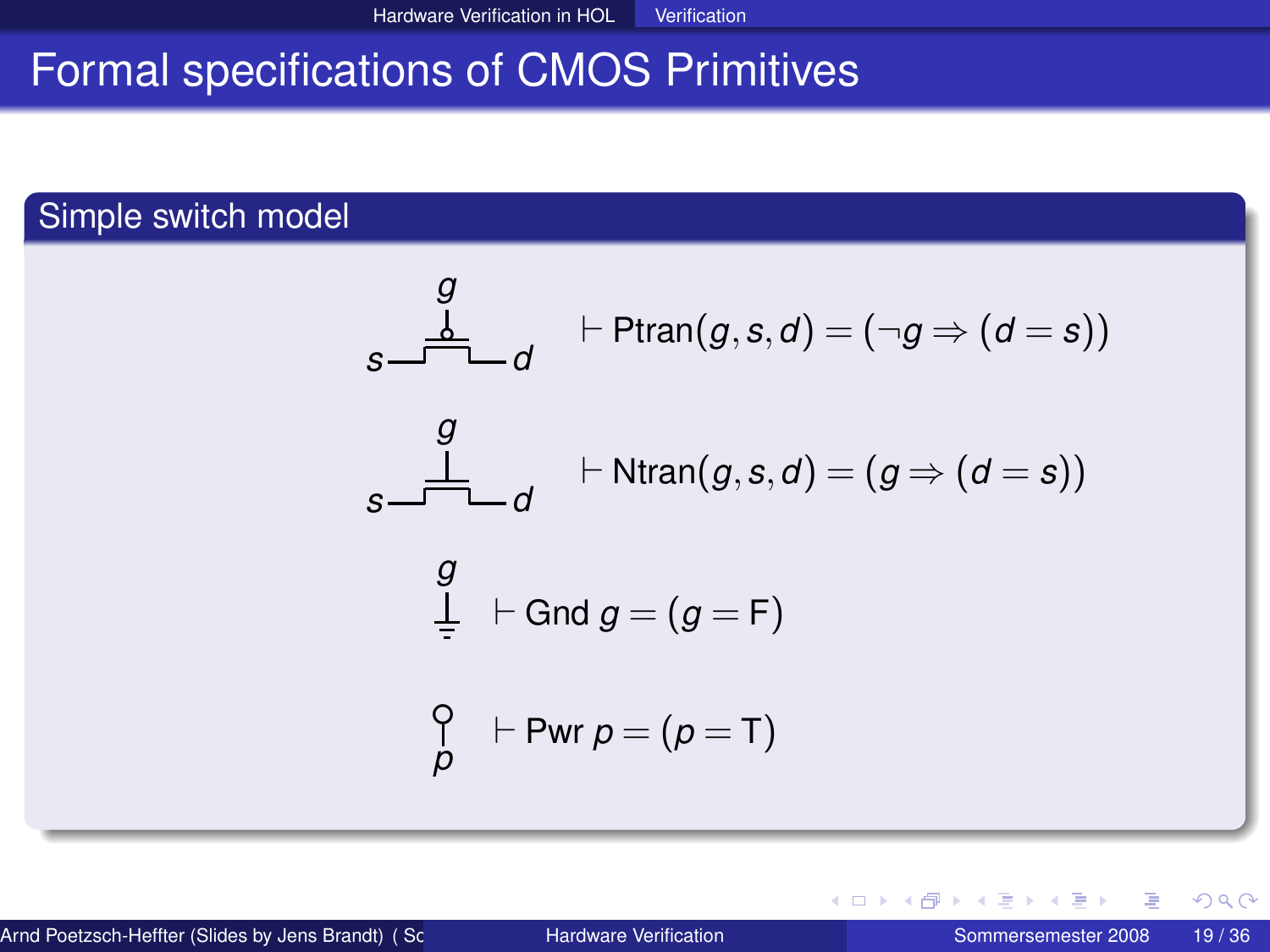# Design Model and Correctness

### Example (CMOS Inverter)



- The design is modelled using composition and hiding:
	- ` Inv(*i*,*o*) = ∃*g p*.Pwr *p*∧Gnd *g* ∧ Ntran(*i*,*g*,*o*)∧Ptran(*i*,*p*,*o*)
- Correctness is formulated by the equivalence:

$$
\vdash \forall i \, o. \, \text{Inv}(i, o) = (o = \neg i)
$$

つへへ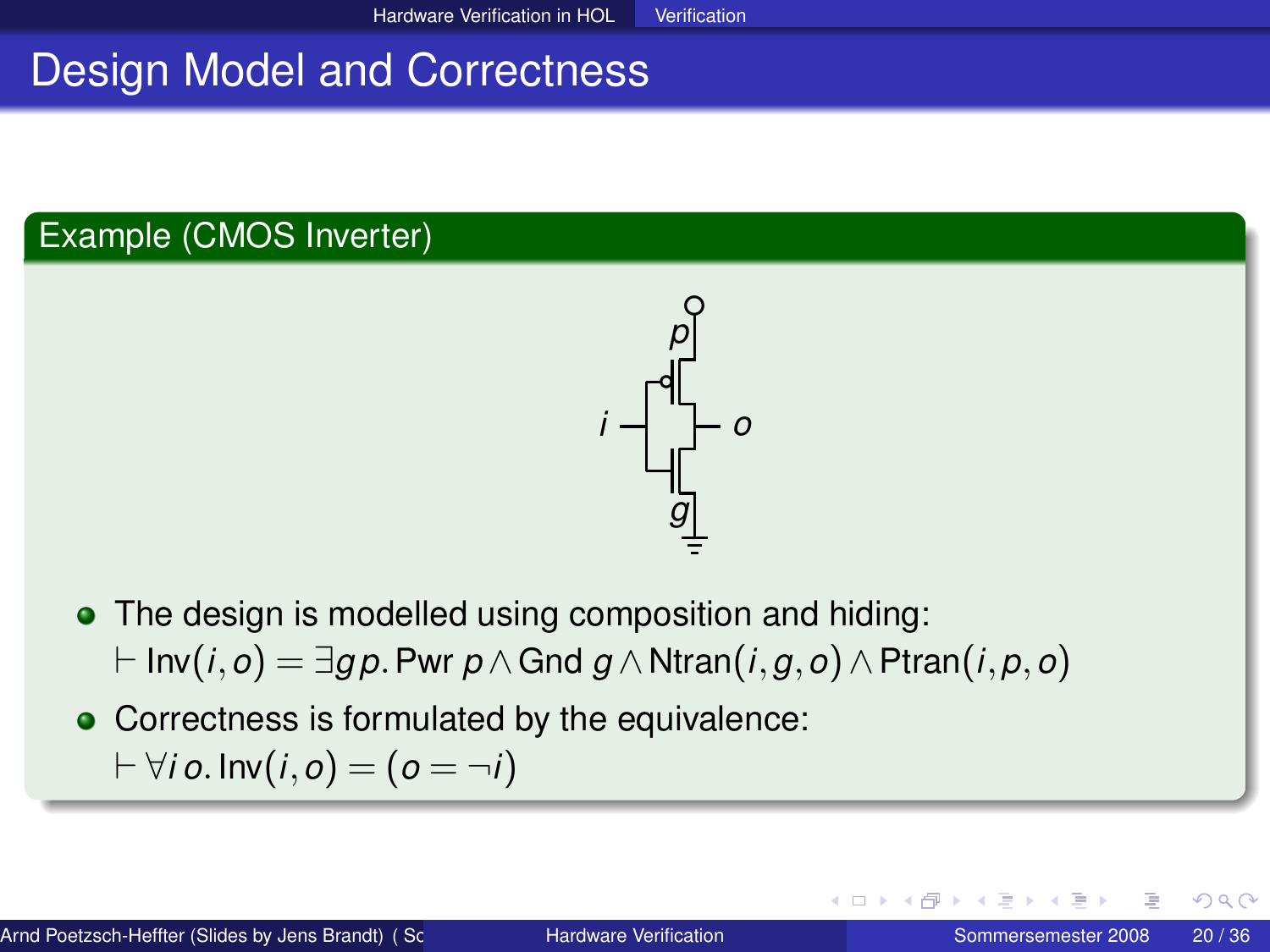# The Correctness Proof

### Example (CMOS Inverter)

- Definition of Inv:
	- ` Inv(*i*,*o*) = ∃*g p*.Pwr *p*∧Gnd *g* ∧ Ntran(*i*,*g*,*o*)∧Ptran(*i*,*p*,*o*)
- Expanding with definitions:

$$
\vdash \mathsf{Inv}(i, o) = \exists g \, \rho \ldotp (\rho = \mathsf{T}) \land (g = \mathsf{F}) \land (i \Rightarrow (o = g)) \land (\neg i \Rightarrow (o = \rho))
$$

• By simple logical reasoning:

$$
\vdash \mathsf{Inv}(i, o) = (i \Rightarrow (o = F)) \land (\neg i \Rightarrow (o = T))
$$

• Simplifying gives:

$$
\vdash \mathsf{Inv}(i, o) = (i \Rightarrow \neg o) \land (\neg i \Rightarrow o)
$$

K ロ ト K 何 ト K ヨ ト K ヨ ト …

 $QQ$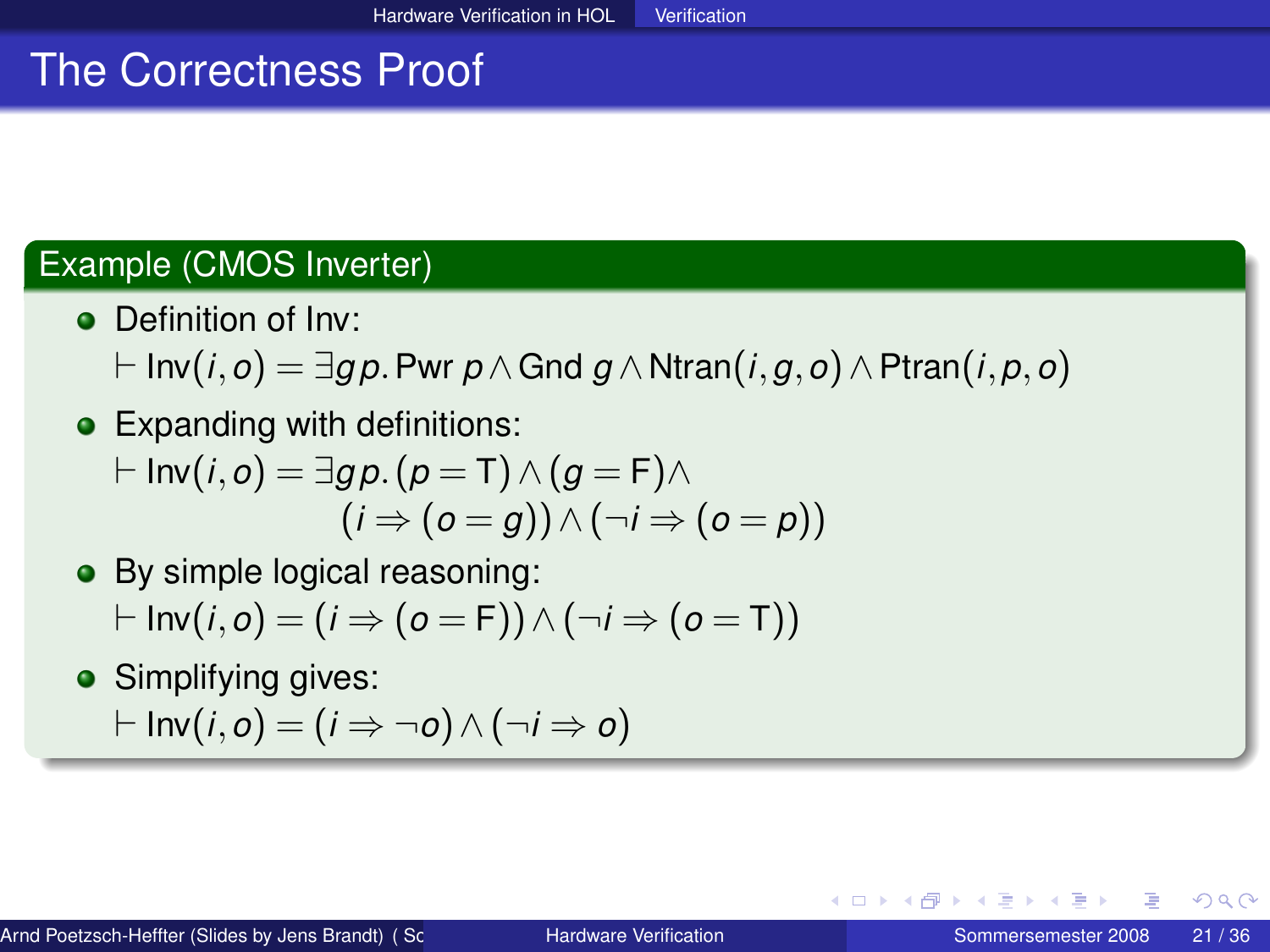# The Correctness Proof

### Example (CMOS Inverter)

$$
\vdash \mathsf{Inv}(i, o) = (i \Rightarrow \neg o) \land (\neg i \Rightarrow o)
$$

- By the law of the contrapositive:  $\vdash$  Inv(*i*, *o*) = (*o* ⇒ ¬*i*)∧(¬*i* ⇒ *o*)
- By the definition of boolean equality:  $\vdash$  Inv(*i*, *o*) = (*o* =  $\neg$ *i*)
- **•** Generalizing the free variables gives:  $\digamma$   $\forall$ *i*  $o$ . Inv(*i*,  $o$ ) = ( $o = \neg i$ )

∢ □ ▶ ∢ 何 ▶ ∢ ∃ ▶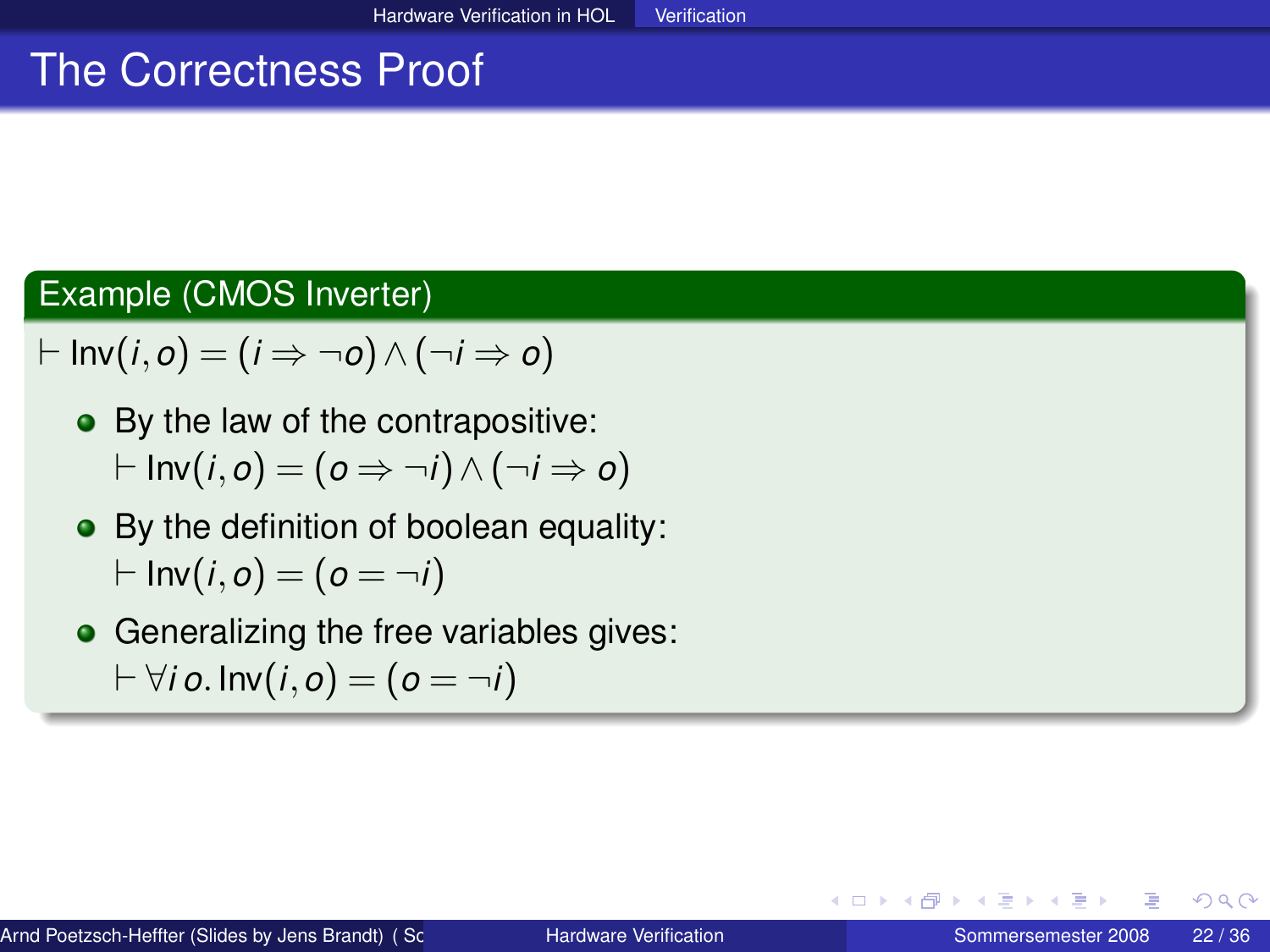# In HOL

#### Example (CMOS Inverter)

```
fun Pwr :: "bool => bool" where "Pwr p = (p = True)"
fun Gnd :: "bool => bool" where "Gnd p = (p = False)"
fun Ntran :: "(bool ∗ bool ∗ bool) => bool" where "Ntran (x,y,z) = (x −−> y=z)"
fun Ptran :: "(bool * bool * bool) => bool" where "Ptran (x,y,z) = (-x - y)"
```
**fun** Inv :: "(bool ∗ bool) => bool" **where** "Inv (inp,out) =  $(EX \, p \, q$ . Pwr p & Gnd g & Ntran (inp,g,out) & Ptran(inp,p,out))"

**lemma** "Inv (inp, out) = (out =  $(\sim$ inp))"

イロト イ母 トイラ トイラ トーラ

 $QQ$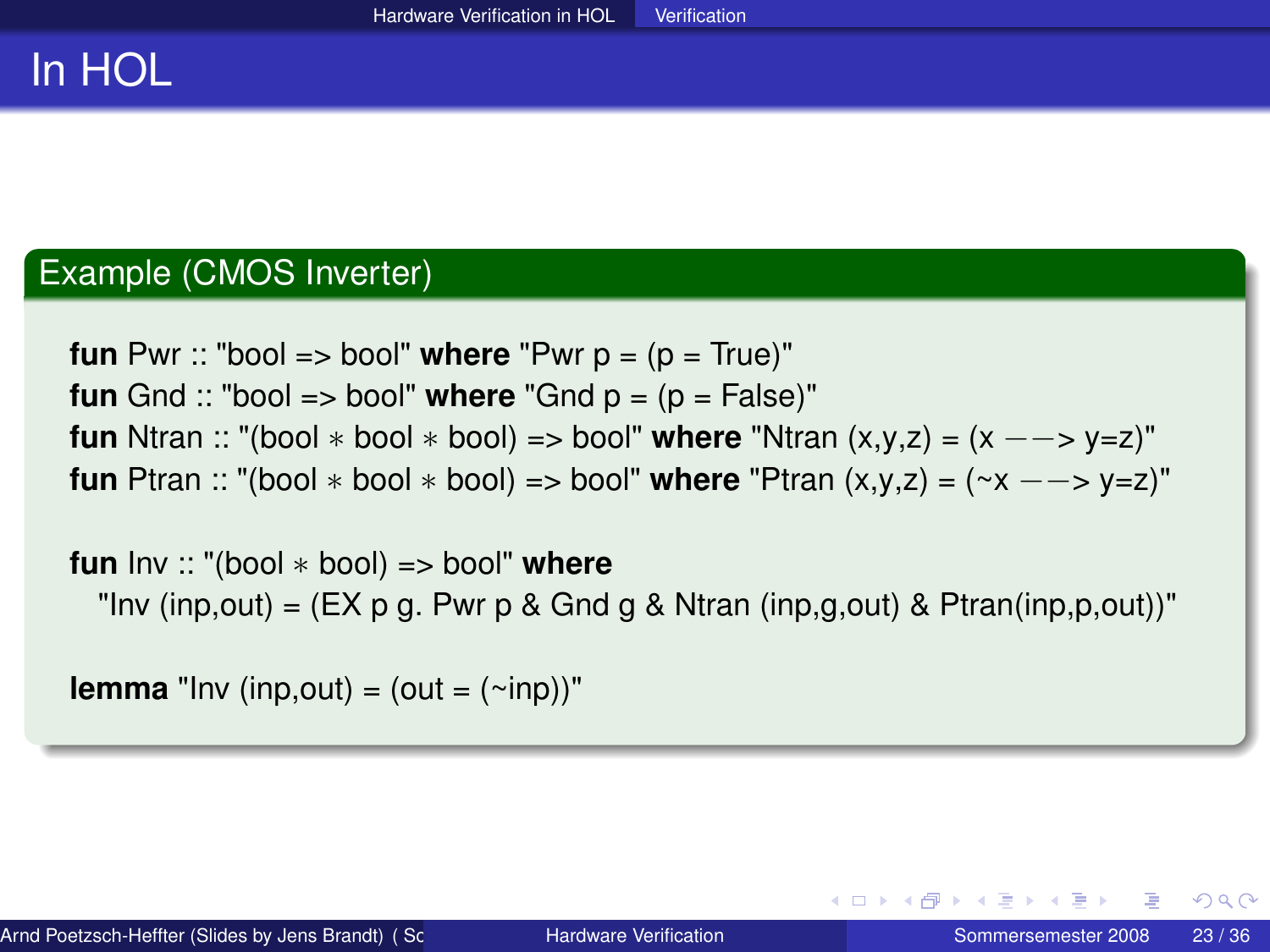# Hardware Verification in HOL

### Scope of the Method

- The inverter example is, of course, trivial!
- But the same method has been applied to
	- a commercial CMOS cell library,
	- several (small) complete microprocessors
	- complex signed-binary arithmetic hardware
	- many other systems, large and small
- Features of the approach:
	- the specification language is just logic
		- logic can mimic HDL constructs
	- the rules of reasoning are also pure logic
		- special-purpose derived rules are possible
	- big formal proofs require machine assistance

<span id="page-23-0"></span>つへへ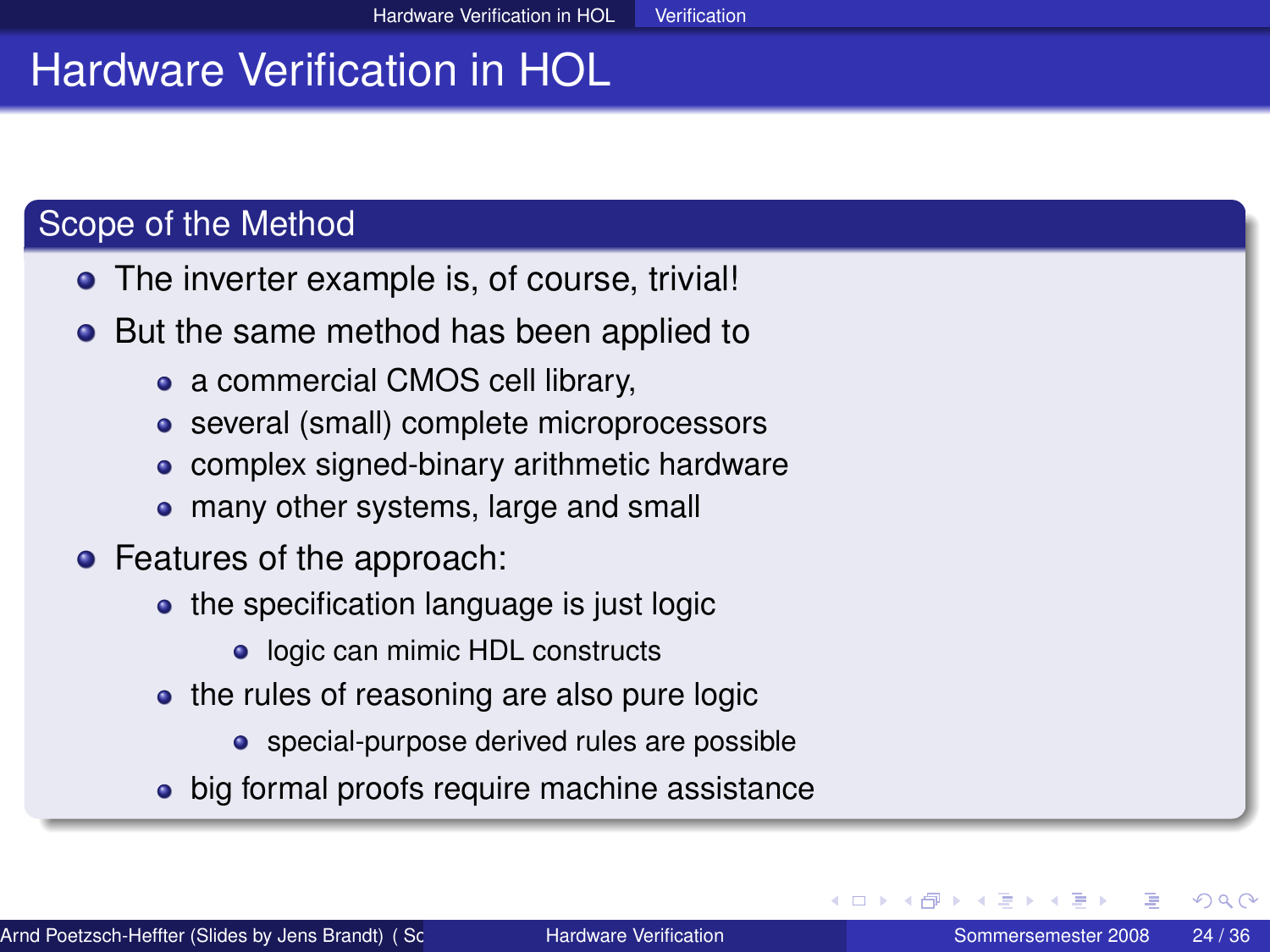# Bigger example

### Example (Full Adder)

<span id="page-24-0"></span>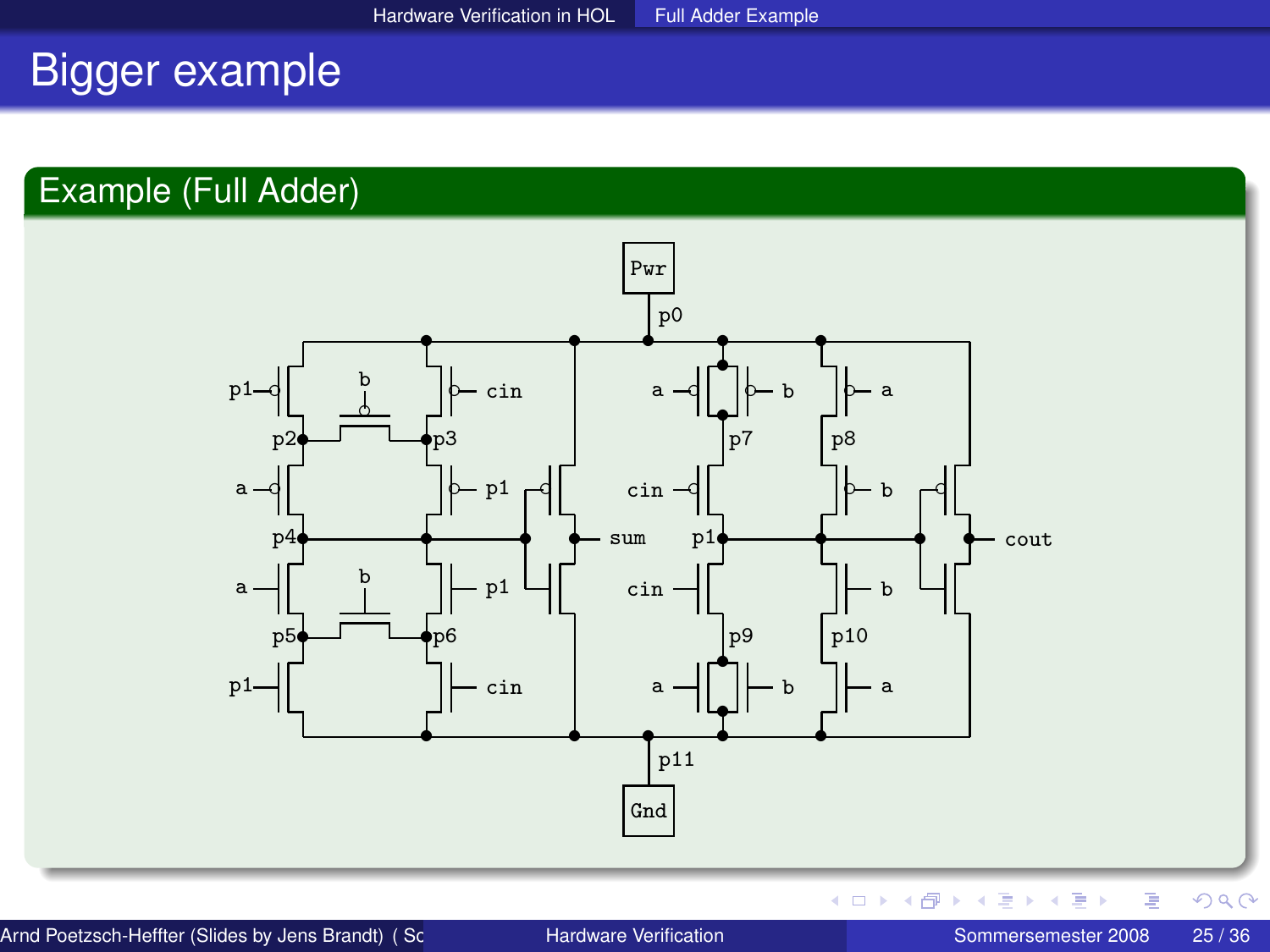# In HOL

### Example (Full Adder)

```
fun Add1 :: "(bool ∗ bool ∗ bool ∗ bool ∗ bool) => bool" where
 "Add1(a,b,cin,sum,cout) =(EX p0 p1 p2 p3 p4 p5 p6 p7 p8 p9 p10 p11.
     Ptran(p1,p0,p2) & Ptran(cin,p0,p3) & Ptran(b,p2,p3) & Ptran(a,p2,p4) &
     Ptran(p1,p3,p4) & Ntran(a,p4,p5) & Ntran(p1,p4,p6) & Ntran(b,p5,p6) &
     Ntran(p1,p5,p11) & Ntran(cin,p6,p11) & Ptran(a,p0,p7) & Ptran(b,p0,p7) &
     Ptran(a,p0,p8) & Ptran(cin,p7,p1) & Ptran(b,p8,p1) & Ntran(cin,p1,p9) &
     Ntran(b,p1,p10) & Ntran(a,p9,p11) & Ntran(b,p9,p11) & Ntran(a,p10,p11) &
     Pwr(p0) & Ptran(p4,p0,sum) & Ntran(p4,sum,p11) & Gnd(p11) &
     Ptran(p1,p0,cout) & Ntran(p1,cout,p11) )"
```
**constdefs** Bv :: "bool => nat"

<span id="page-25-0"></span>"By  $x ==$  if x then 1 else 0"

**lemma** "Add1(a,b,cin,sum,cout) =  $(2*(Bv \text{ count}) + Bv \text{ sum} = Bv a + Bv b + Bv \text{ c}iv)$ "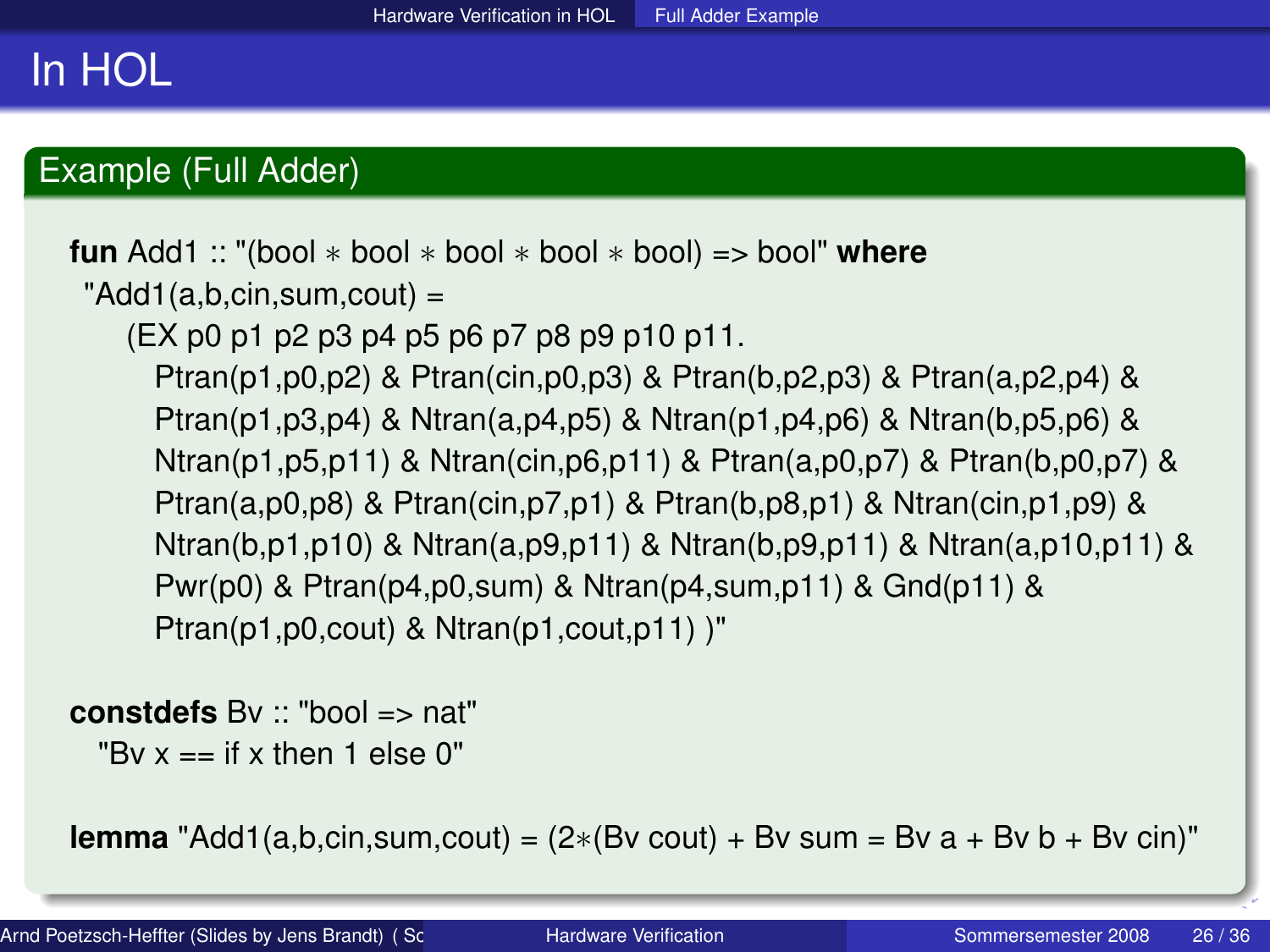# Ripple-Carry Adder

### Example (An *n*-bit ripple-carry adder)



#### We wish to prove that:

- $(2<sup>n</sup> \times \textit{cout}) + s = a + b + \textit{cin}$
- (note that *cout*, *s*, *a*, *b*, *cin* are numbers)
- There are, as usual, three steps ...

∢ ロ ▶ ∢ 御 ▶ ∢ 重 ▶ ∢ 重 ▶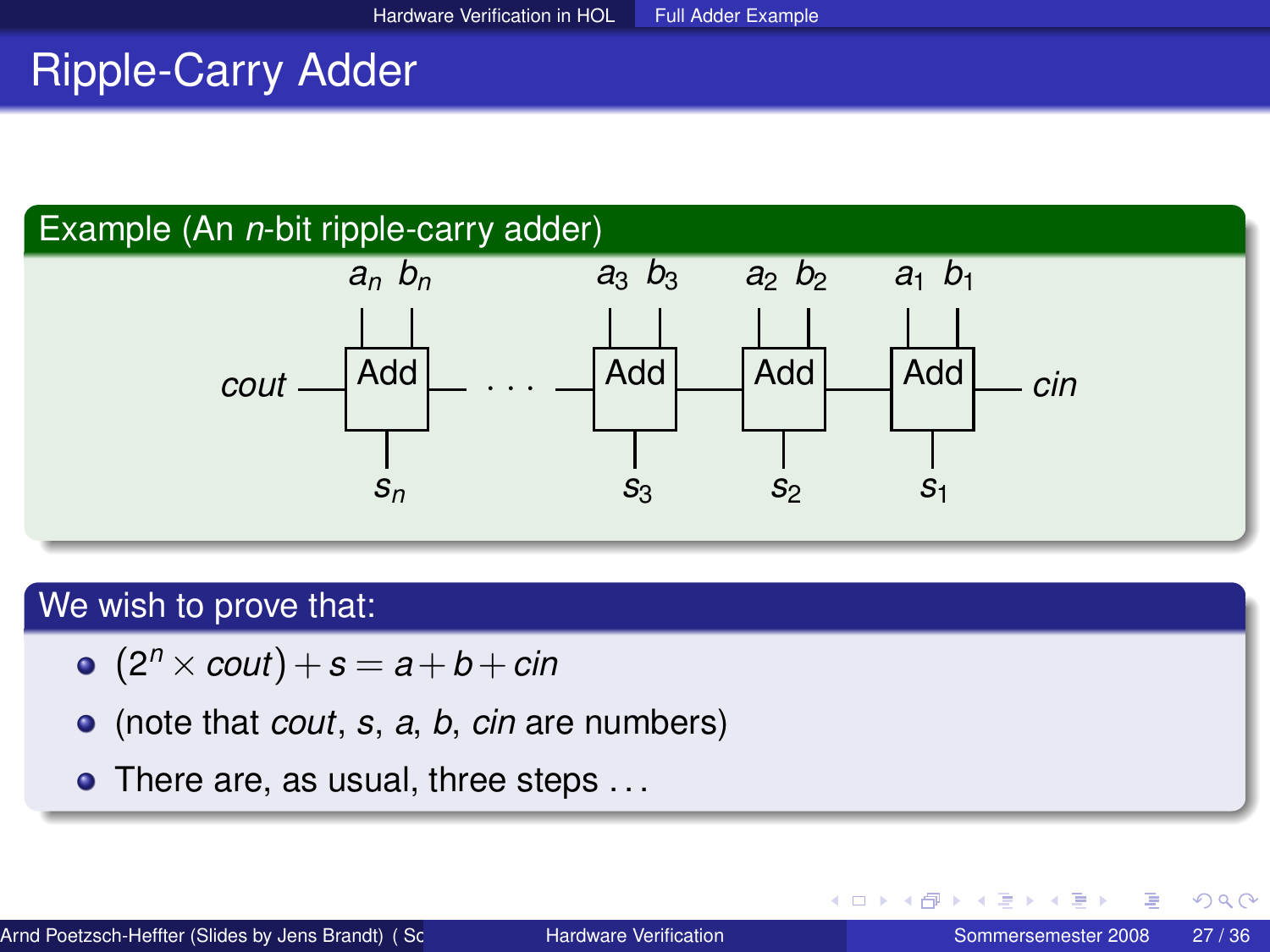# Notation for Bits and Words

### **Bits and Words**

- Bits are represented by booleans
	- T represents 1 and F represents 0
- Bv *b* is the number represented by *b*
	- $\bullet$  By  $\cdot$  *bool*  $\rightarrow$  *nat*
	- $\bullet$  By  $h = i f h + h e n 1 e l s e 0$
- Words are represented as lists of booleans
	- the head of a list represents the most significant bit
	- example: 1011 represented as  $[T, F, T, T]$

つへへ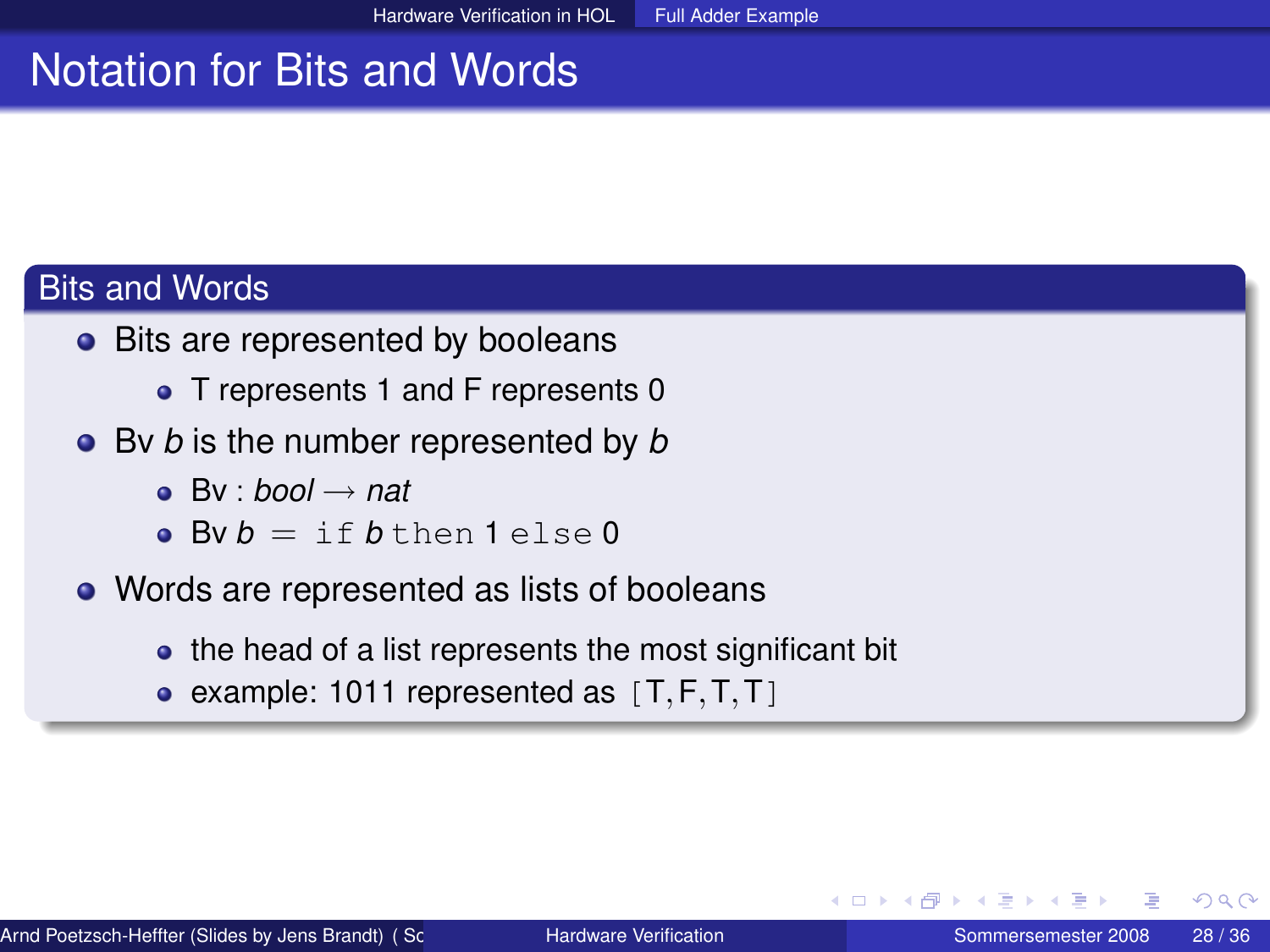# Notation for Bits and Words

### Bits and Words

### V *w* is the natural natber represented in binary by *w*

- example:  $V[T;F;T;T] = 11$
- $\bullet \; V :$  *bool list*  $\rightarrow$  *nat*
- V *w* easily defined by primitive recursion on the length of *w*

### Bit *w i* selects *i*th bit of *w*

イロト イ母 トイヨ トイヨト

 $QQ$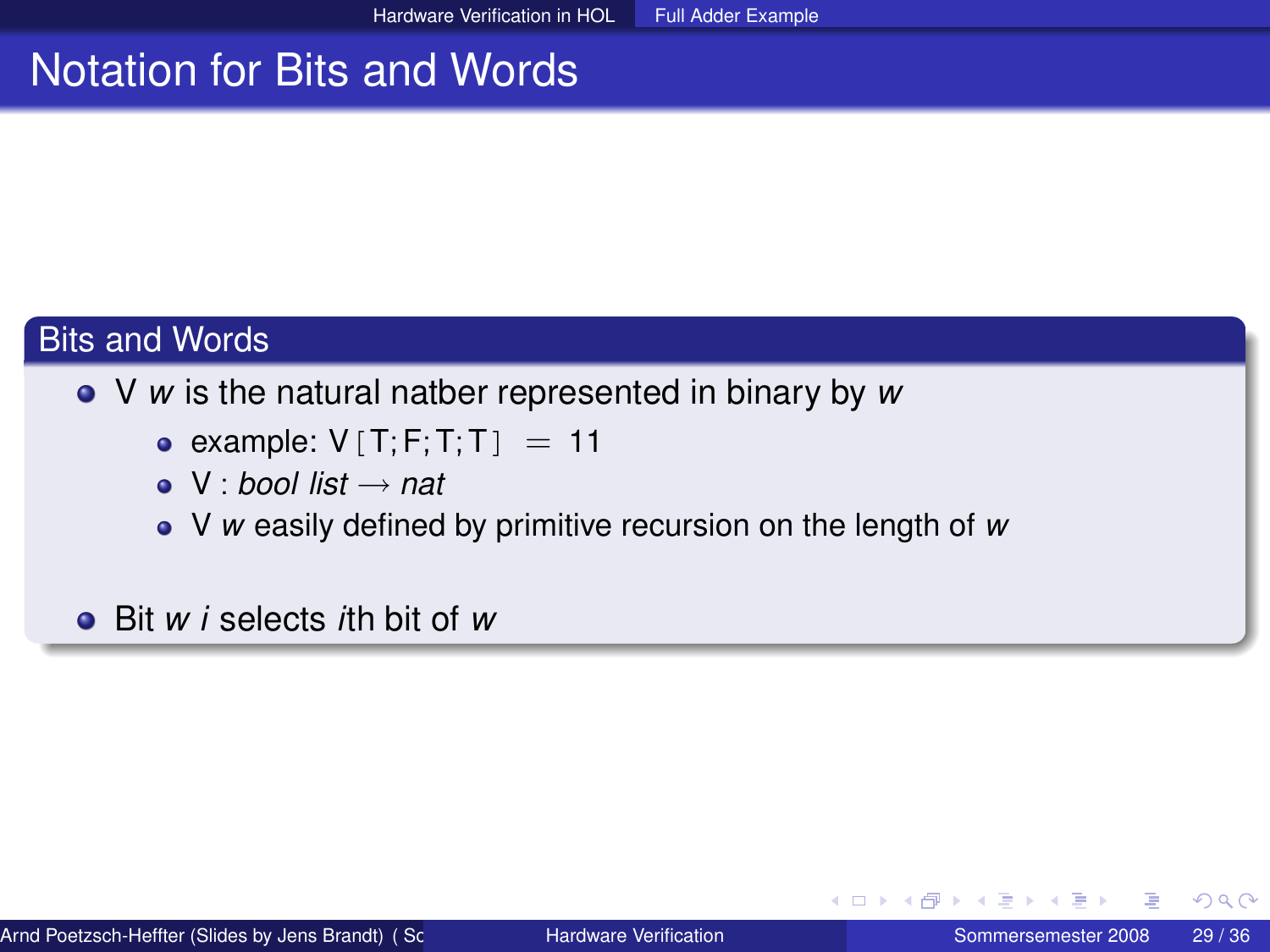## Recursive Definition of an *n*-bit Adder



Adder : *bool list* ×*bool list* ×*bool* ×*bool list* ×*bool* → *bool*

∢ ロ ▶ ∢ 御 ▶ ∢ 后 ▶ ∢ 后 ▶

E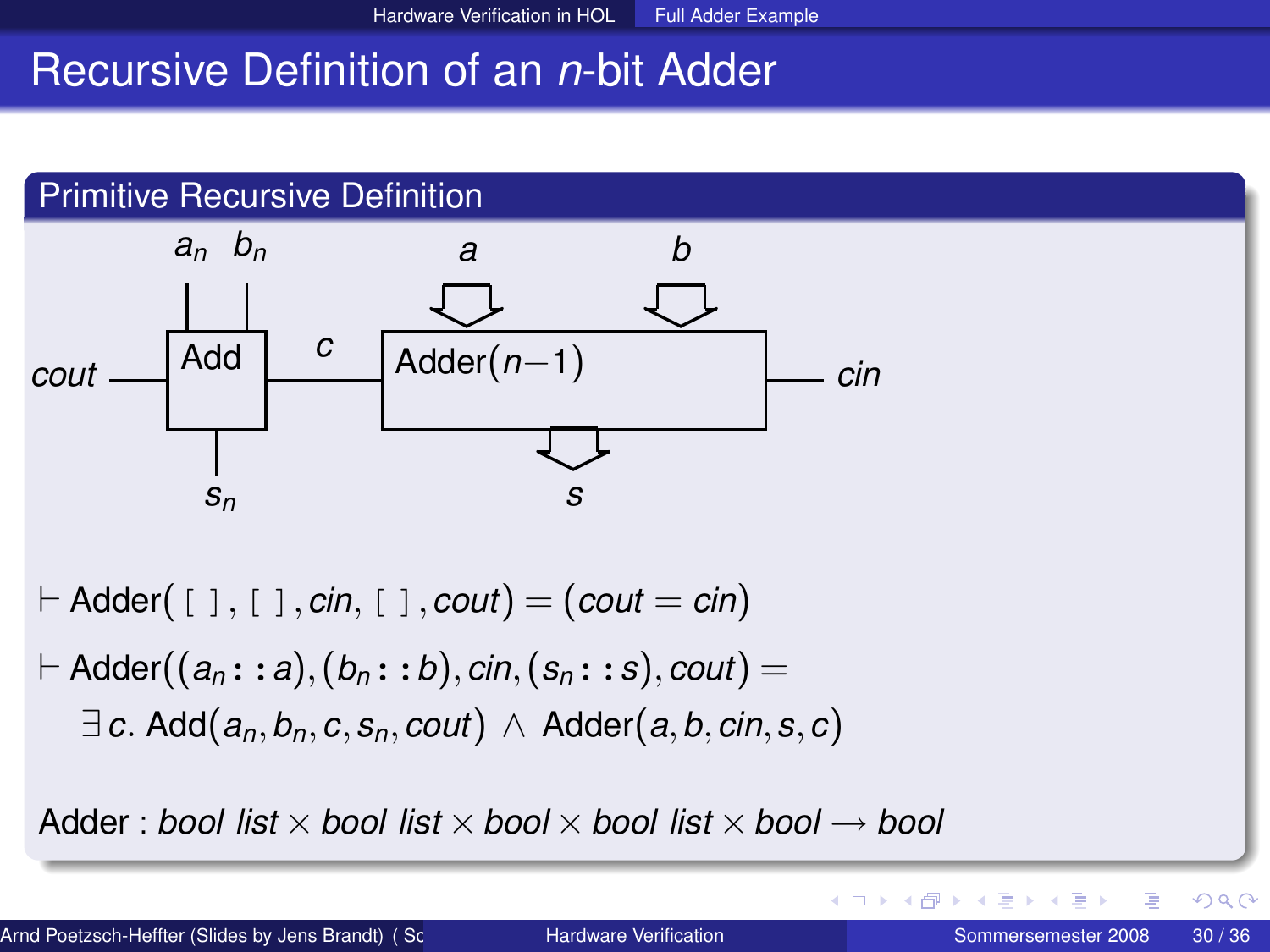# Formulation of Correctness

• Specification

 $\vdash$  AdderSpec *n*  $(a,b,c$ in,  $s,$   $c$ out $)$   $=$   $((2^n \times \textit{cout})$   $+$   $s$   $=$   $a$   $+$   $b$   $+$   $c$ in $)$ 

- **Correctness condition** 
	- ` ∀*n a b cin s cout*.

Adder(*a*, *b*, *cin*, *s*, *cout*)  $\Rightarrow$ AdderSpec(V *a*,V *b*,Bv *cin*,V *s*,Bv *cout*)

• Note the data abstraction

 $\overline{\frown}$ 

AdderSpec(*a*,*b*,*cin*,*s*,*cout*) numbers

Adder(*a*,*b*,*cin*,*s*,*cout*) words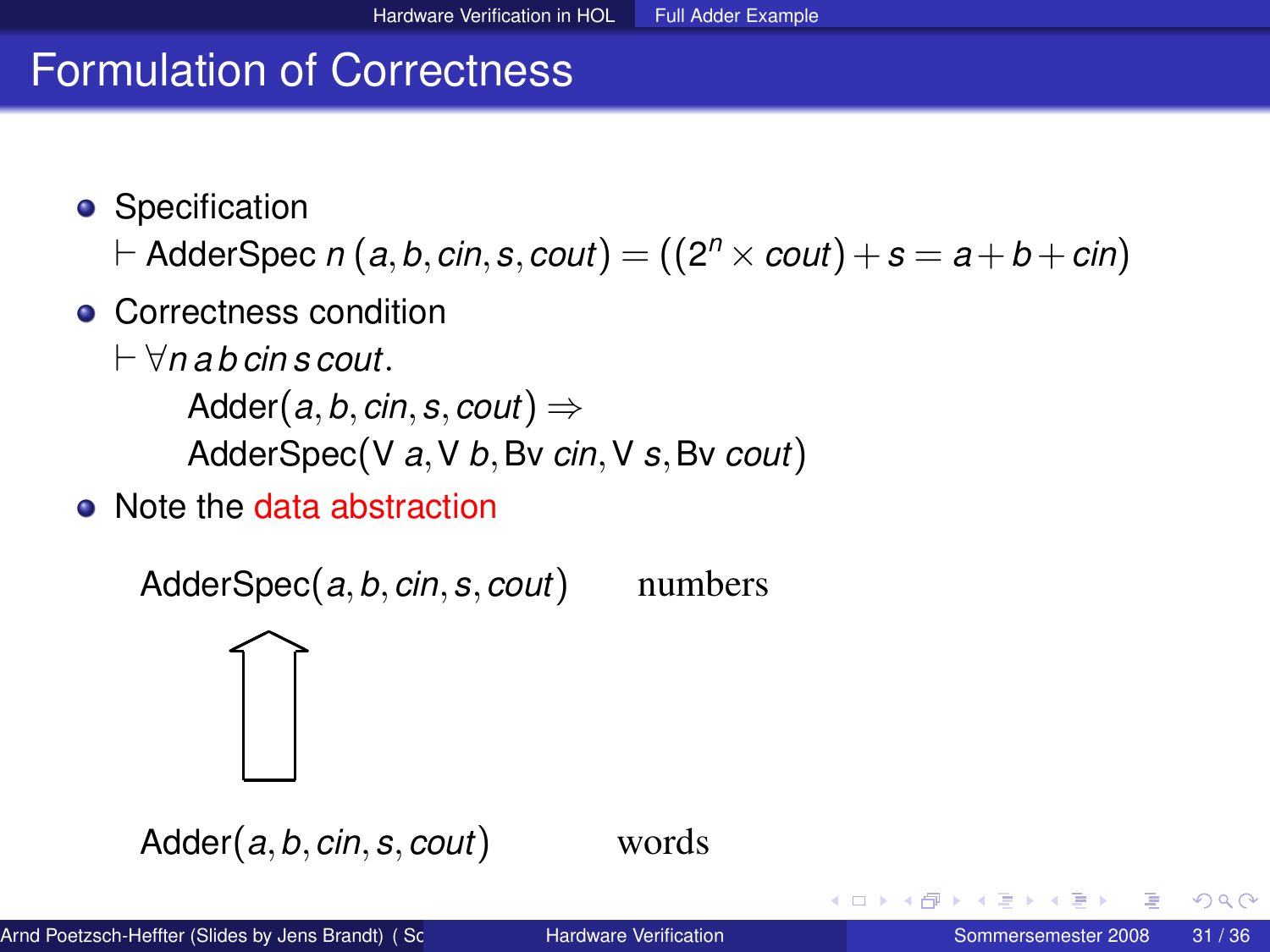### Temporal Abstraction: example – abstracting to unit delay



- Notions of time involved:
	- $\bullet$  coarse grain of time unit time = 1 clock cycle
	- fine grain of time unit time  $\approx$  1 gate delay

つへへ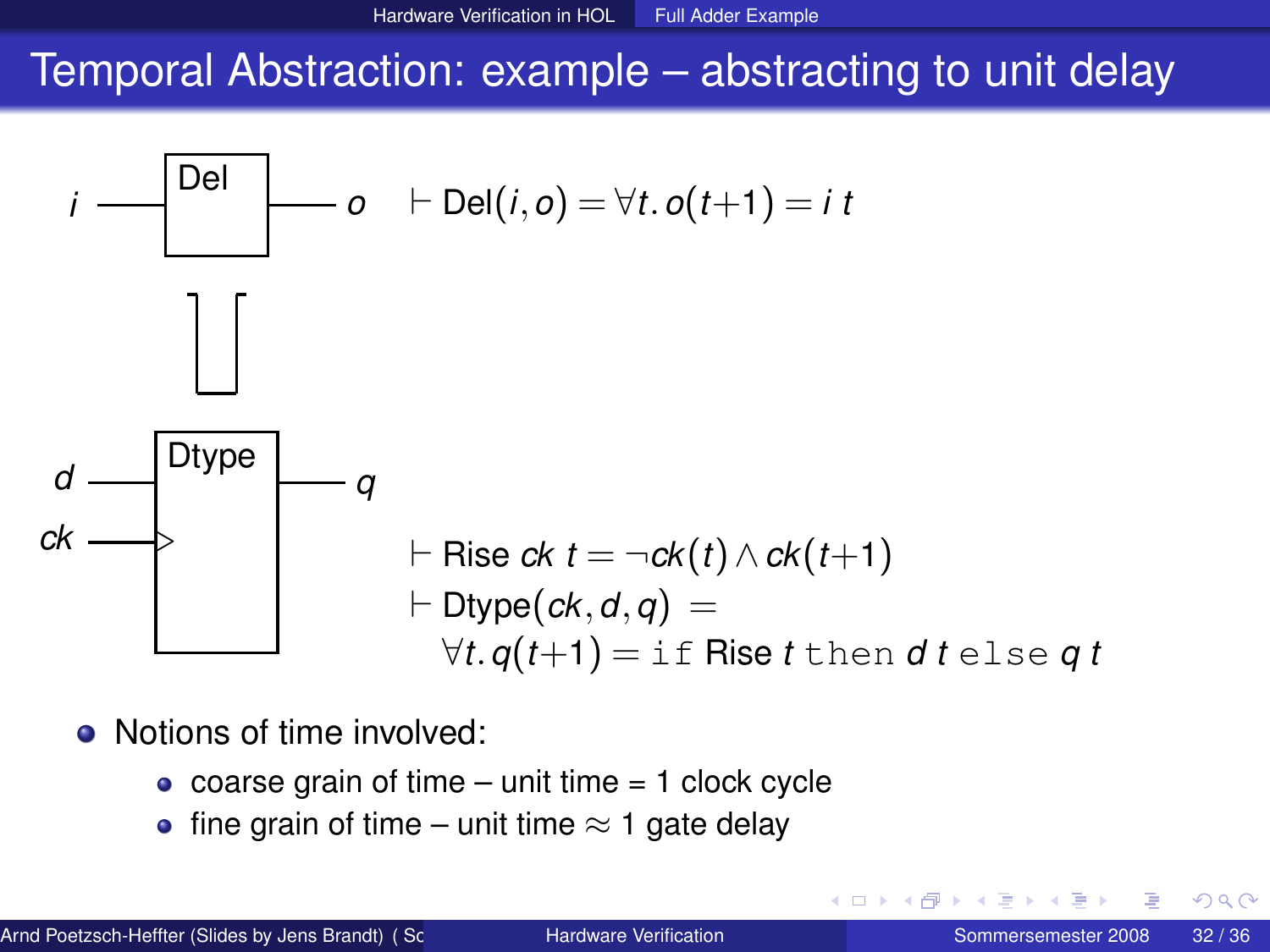# Formulating Correctness





• Define the temporal abstraction functions:

- $\vdash$  Timeof  $\mathscr P$  *n* = *the time t<sub>c</sub> such that P is true for the nth time*
- $\vdash$  *s* when  $P = s \circ ($  Timeof  $P)$
- Then correctness is stated by:
	- $\vdash$   $\forall$ *ck*. Inf(Rise *ck*)  $\Rightarrow$ ∀*d q*. Dtype(*ck*,*d*,*q*) ⇒ Del(*d* when (Rise *ck*),*q* when (Rise *ck*))
- Note the formal validity condition

$$
\vdash \mathsf{Inf}\; P = \forall t. \; \exists \, t'. \; t' > t \land P \; t'
$$

<span id="page-32-0"></span>つくへ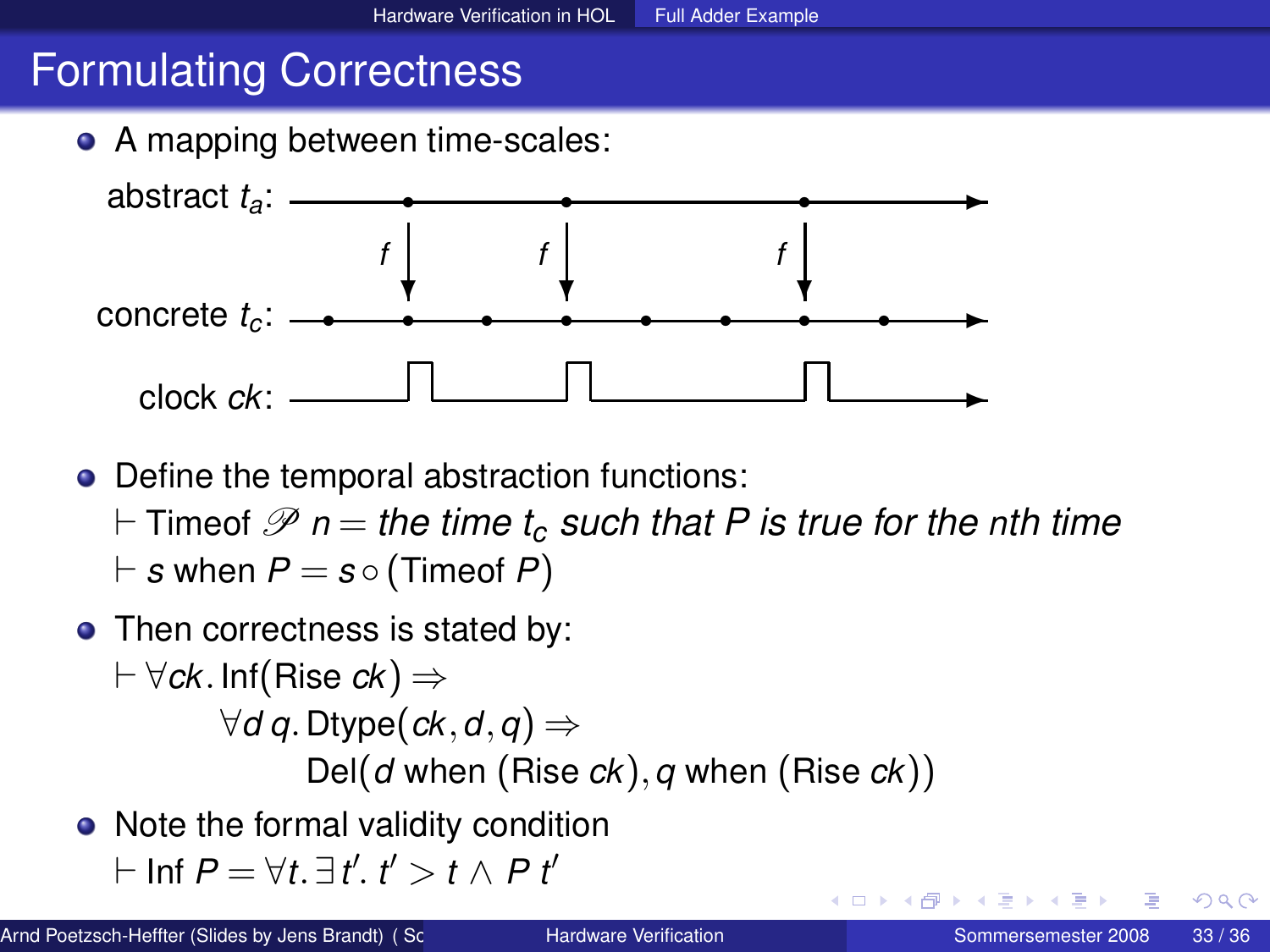# **Outline**

# **[Introduction](#page-1-0)**

### **[Hardware Verification in HOL](#page-4-0)**

- **[General Approach](#page-5-0)**
- **[Composition](#page-10-0)**
- [Verification](#page-16-0)  $\bullet$
- [Full Adder Example](#page-24-0)



<span id="page-33-0"></span>メロトメ 倒 トメ ミトメ ミ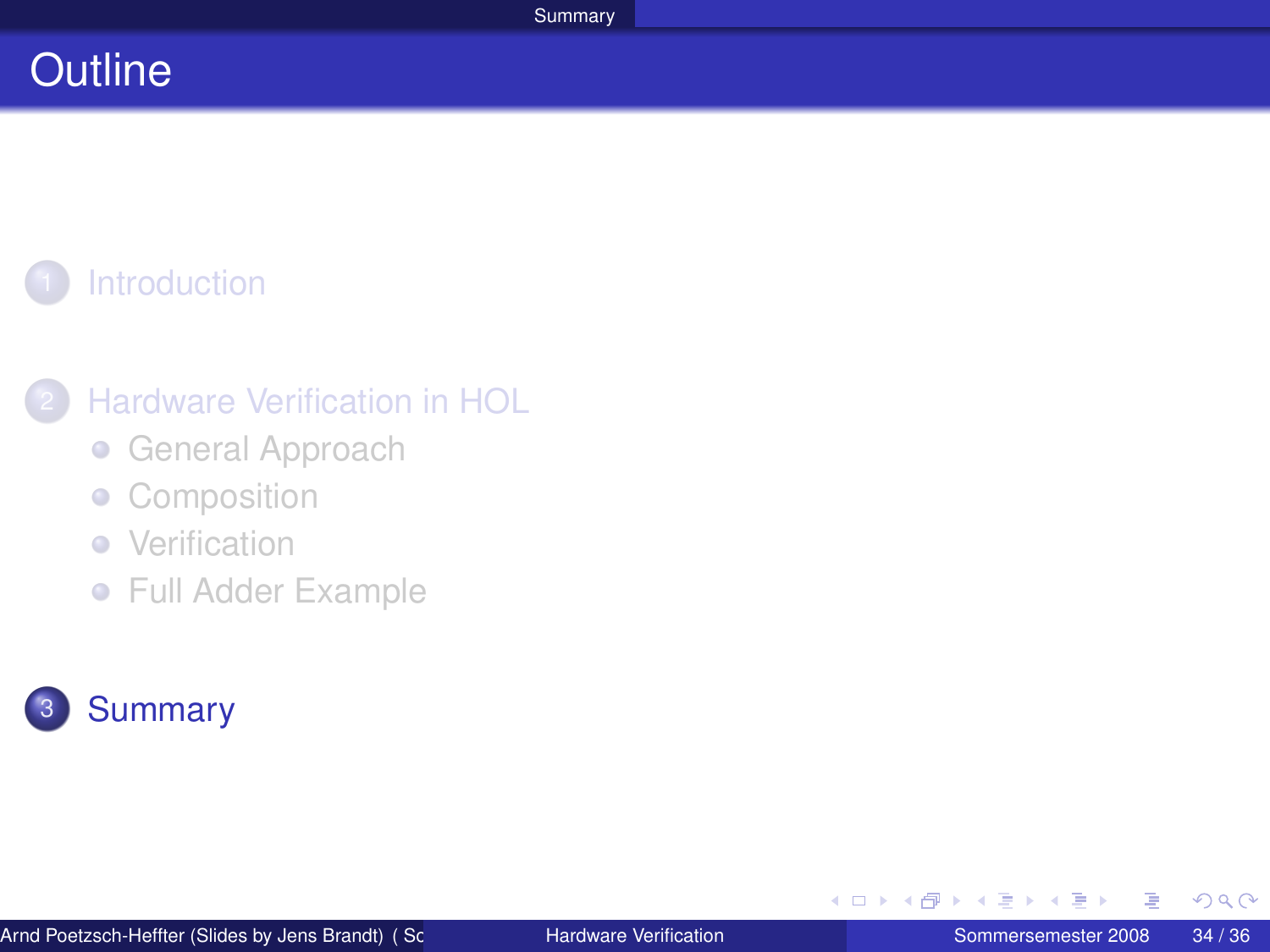### **Summary**

### **Summary**

- Specifying behaviour:
	- predicates  $-\mathscr{S}[a, b, c, d]$
- Specifying/expressing structure:
	- composition  $\mathscr{S}_1[a,x] \wedge \mathscr{S}_2[x,b]$
	- $\bullet$  hiding  $\exists x.$   $\mathscr{S}_1[a, x] \wedge \mathscr{S}_2[x, b]$
- Formulating correctness:

$$
\mathbf{0} \vdash \forall v_1 \ldots v_n. \mathcal{M}[v_1, \ldots, v_n] = \mathcal{S}[v_1, \ldots, v_n]
$$
  
\n
$$
\mathbf{0} \vdash \forall v_1 \ldots v_n. \mathcal{M}[v_1, \ldots, v_n] \Rightarrow \mathcal{S}[v_1, \ldots, v_n]
$$
  
\n
$$
\mathbf{0} \vdash \forall v_1 \ldots v_n. \mathcal{M}[v_1, \ldots, v_n] \Rightarrow \mathcal{S}[\text{Abs } v_1, \ldots, \text{Abs } v_n]
$$

- **•** Abstraction:
	- $\bullet$  data mappings between data types
	- $\bullet$  temporal mappings between time scales

イロト イ母 トイヨ トイヨト